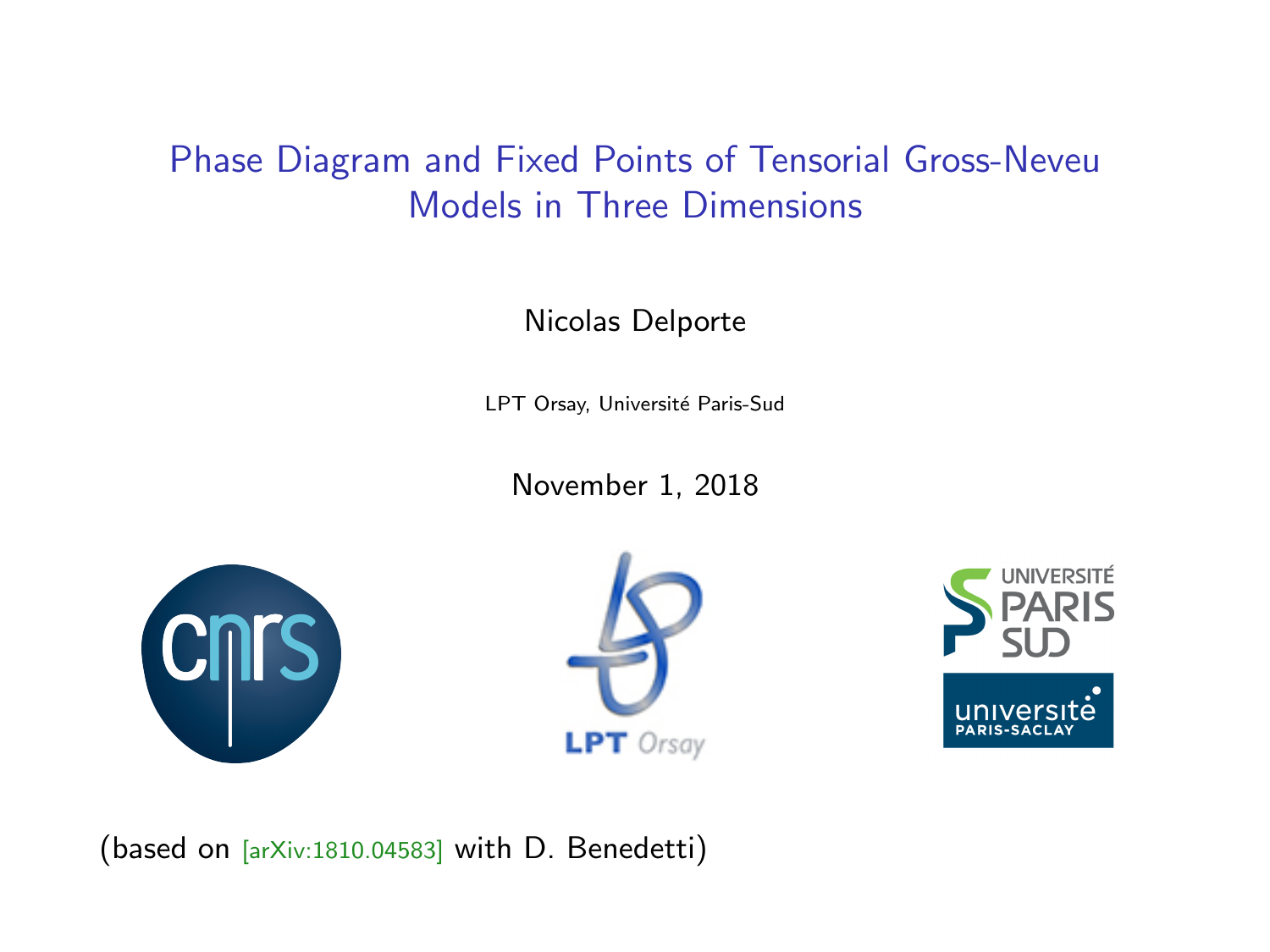

#### <sup>3</sup> [The models](#page-11-0)

- [Broken color symmetry](#page-11-0)
- [Unbroken color symmetry](#page-23-0)

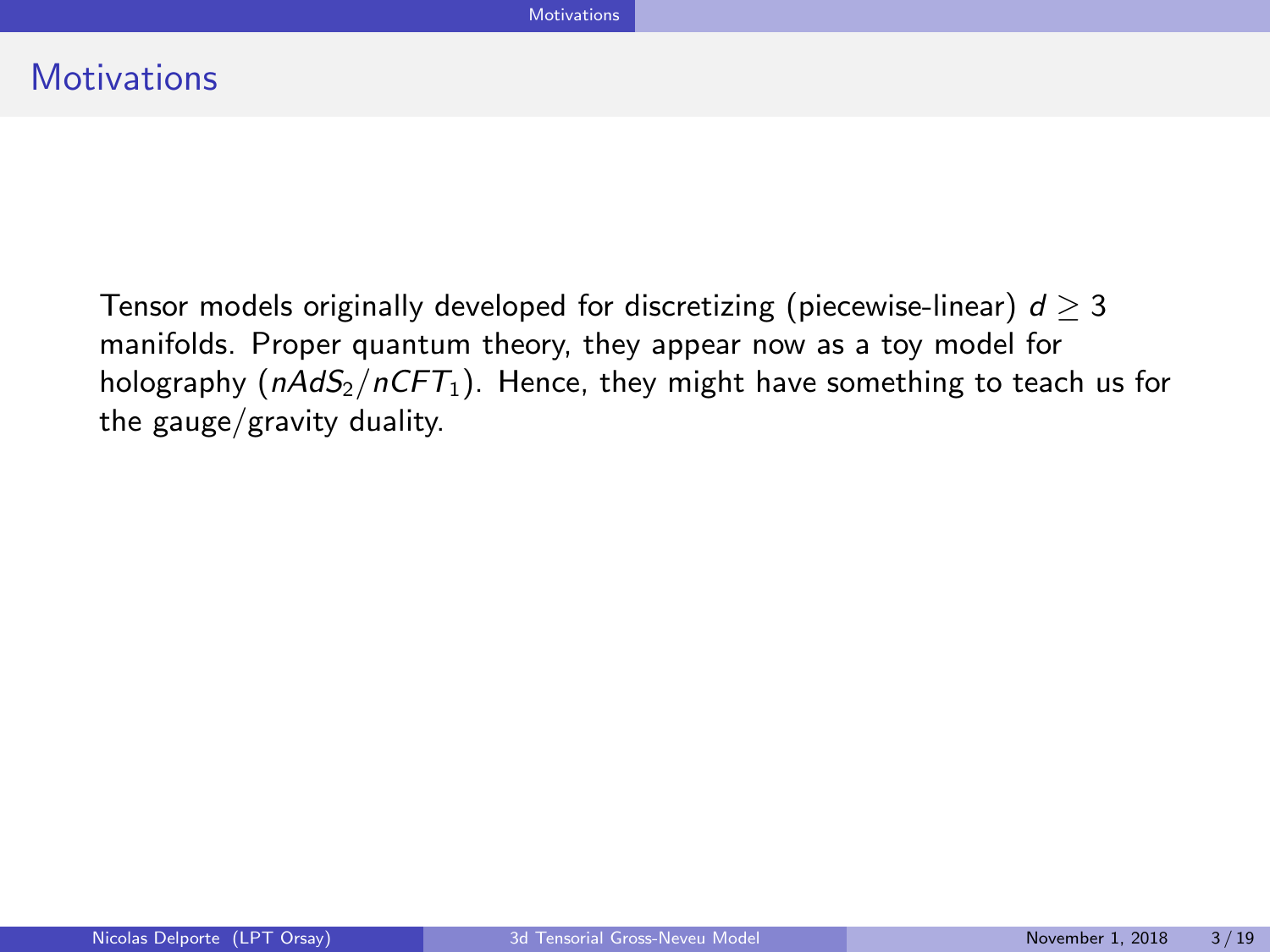In this perspective, our original motivations were to:

(1) Find higher dimensional SYK-like models.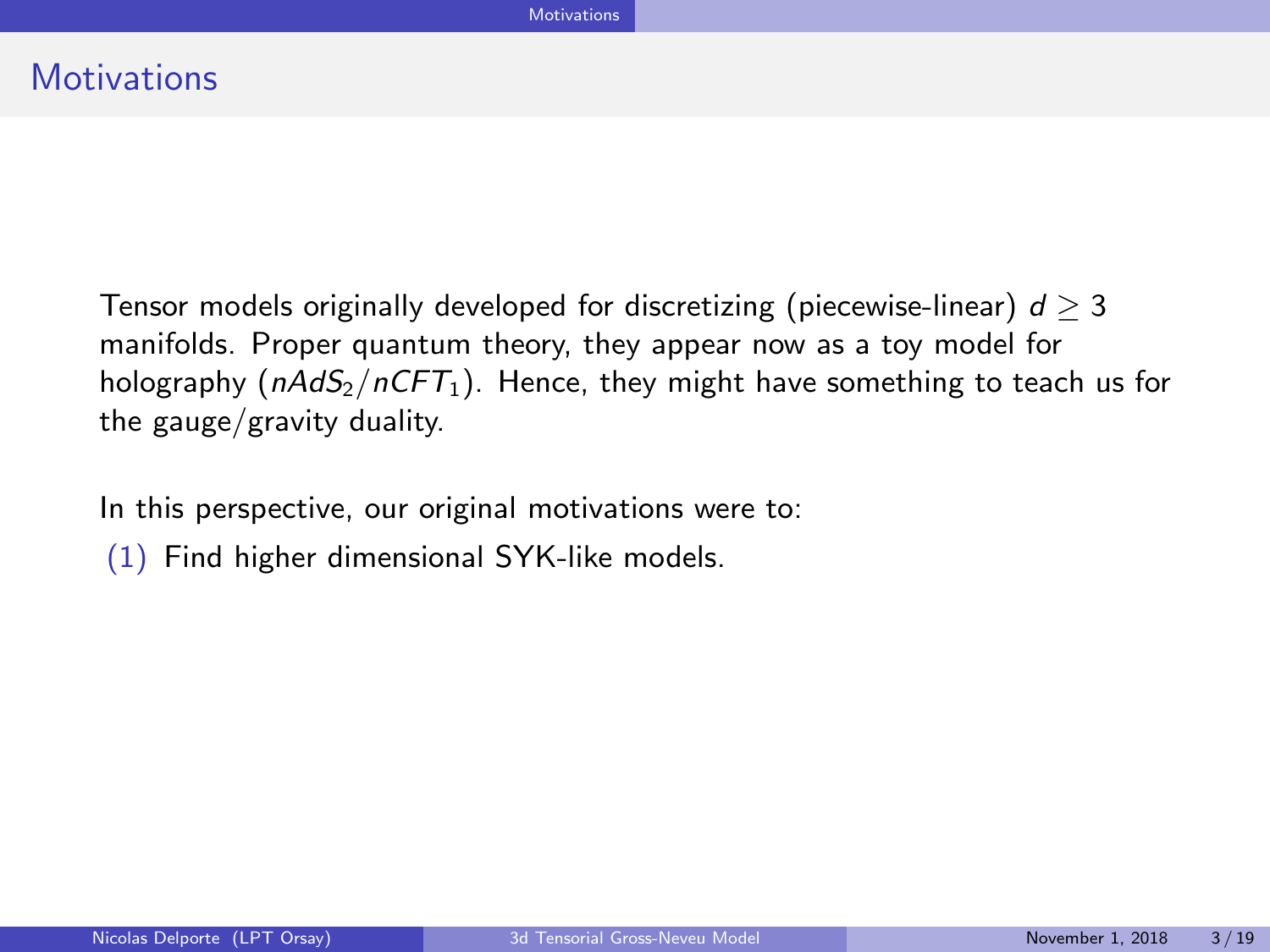In this perspective, our original motivations were to:

- (1) Find higher dimensional SYK-like models.
- (2) Study non-trivial tensorial CFTs. [Klebanov et al. '16 '18]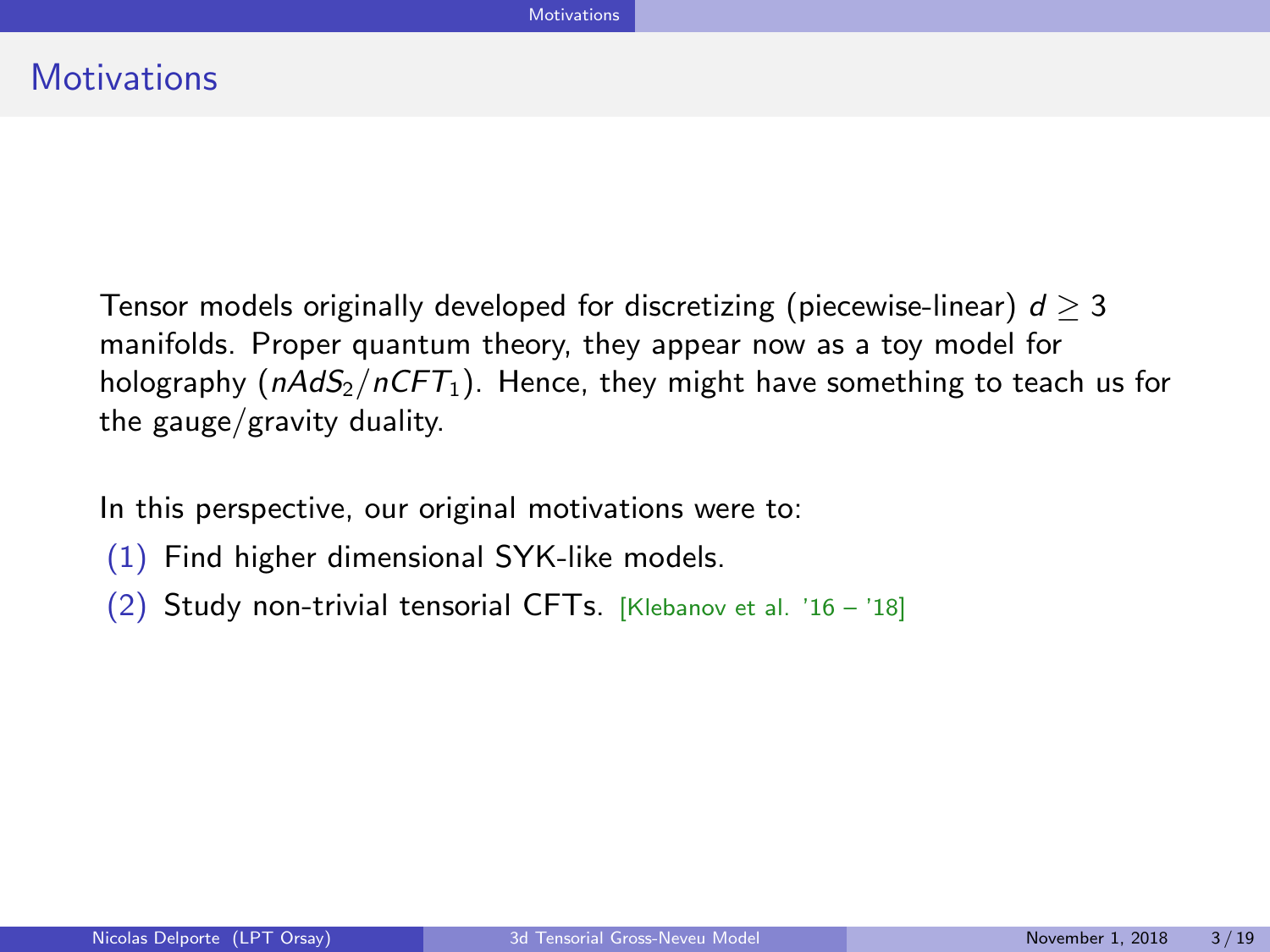In this perspective, our original motivations were to:

- (1) Find higher dimensional SYK-like models.
- (2) Study non-trivial tensorial CFTs. [Klebanov et al. '16 '18]
- (3) Extend the higher-spin/vector model duality. [Vasiliev '18]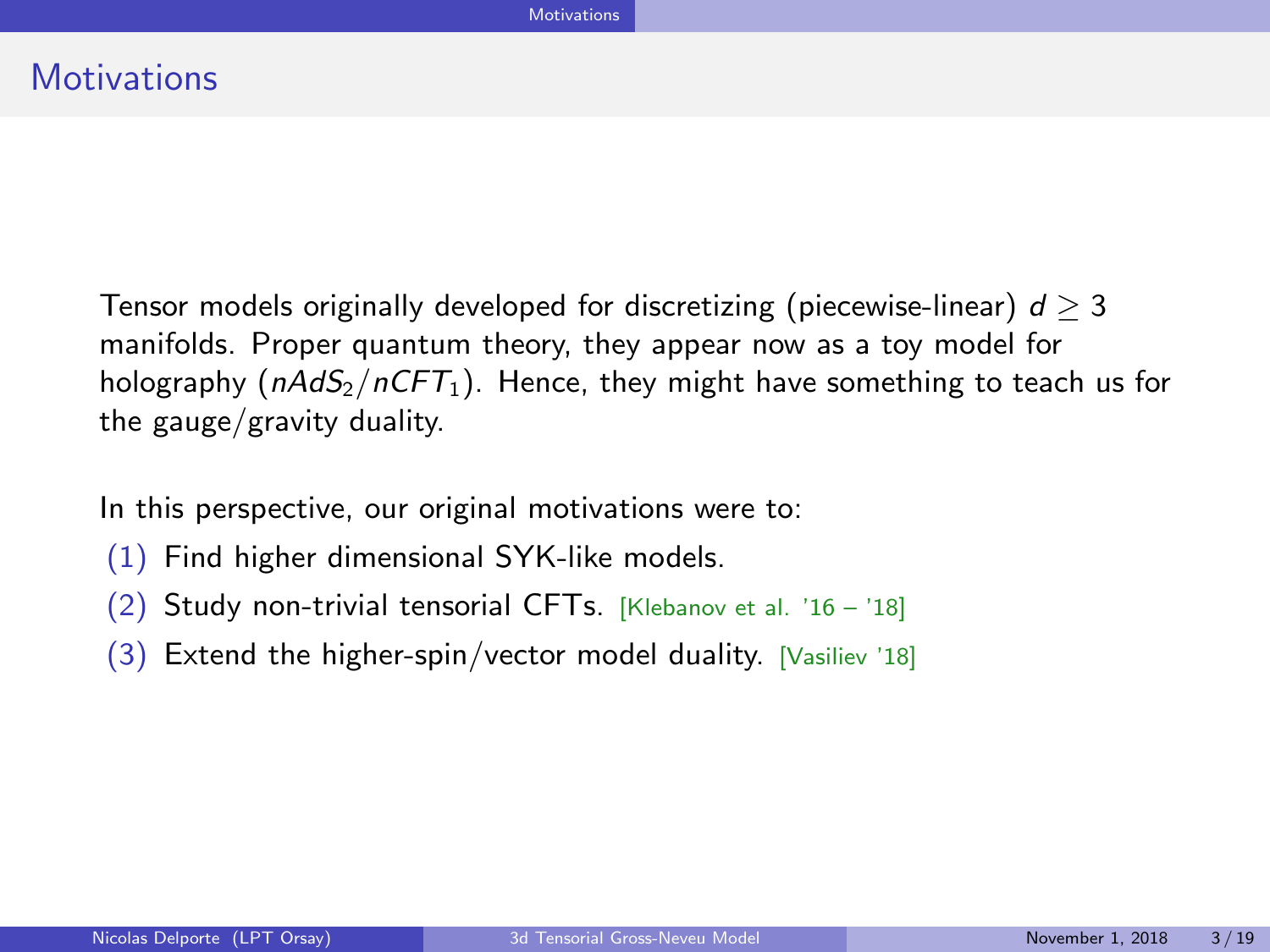$\mathcal{L} \sim \Phi \mathcal{K} \Phi + g \Phi^q$ 

<span id="page-6-0"></span>Dimensional argument: with fermions, no perturbative interacting fixed point for  $d > 2$  ( $d = 2$  is marginal).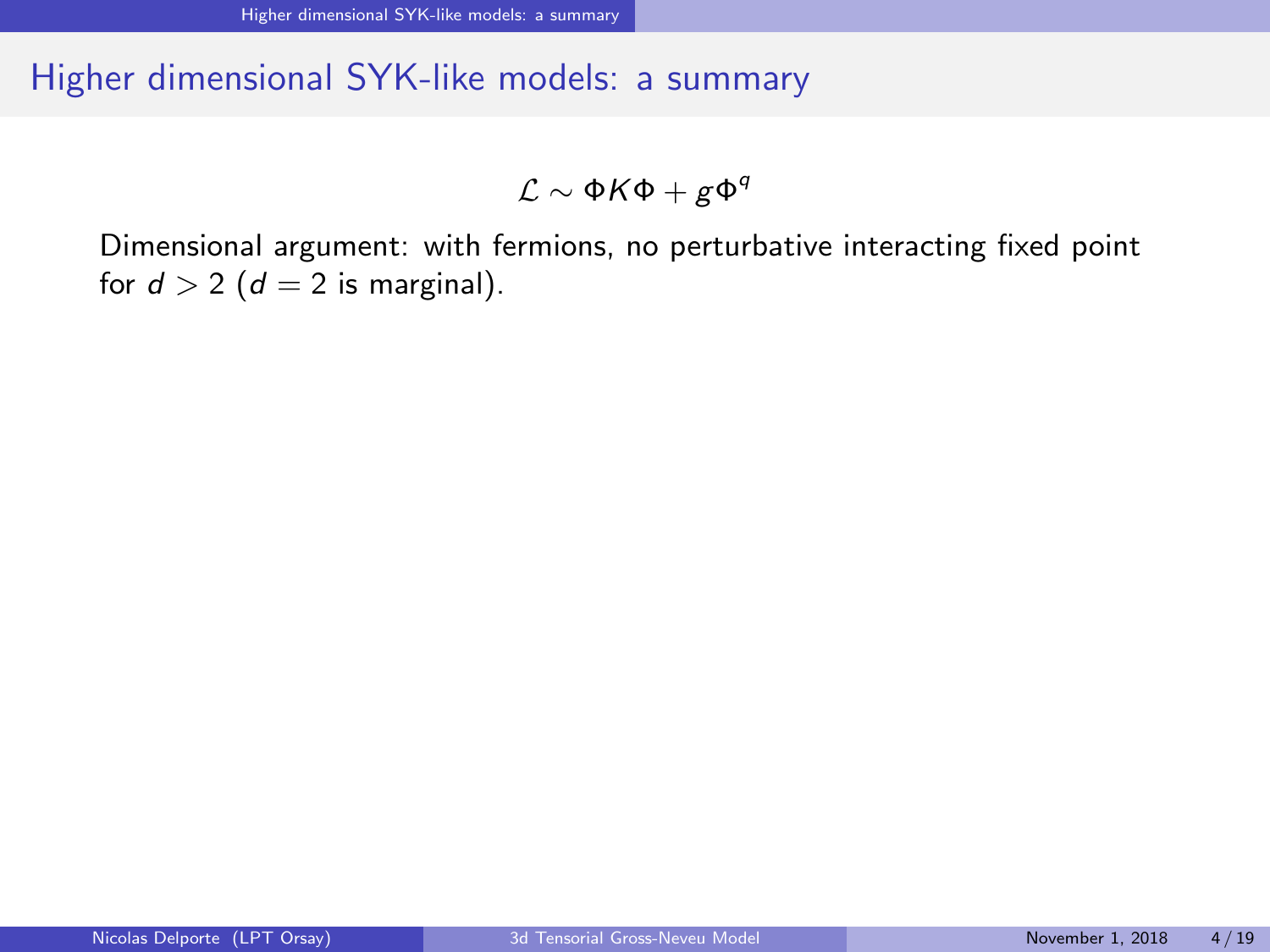$\mathcal{L} \sim \Phi \mathcal{K} \Phi + g \Phi^q$ 

Dimensional argument: with fermions, no perturbative interacting fixed point for  $d > 2$  ( $d = 2$  is marginal). Fermions:

- [Prakash, Sinha '17] real spectrum of fermion bilinears for  $d = 2 \epsilon$  and  $6 < d < 6.14$ :
- [Benedetti et al. '17] no non-trivial IR fixed point for Majorana and Dirac in  $d = 2$ .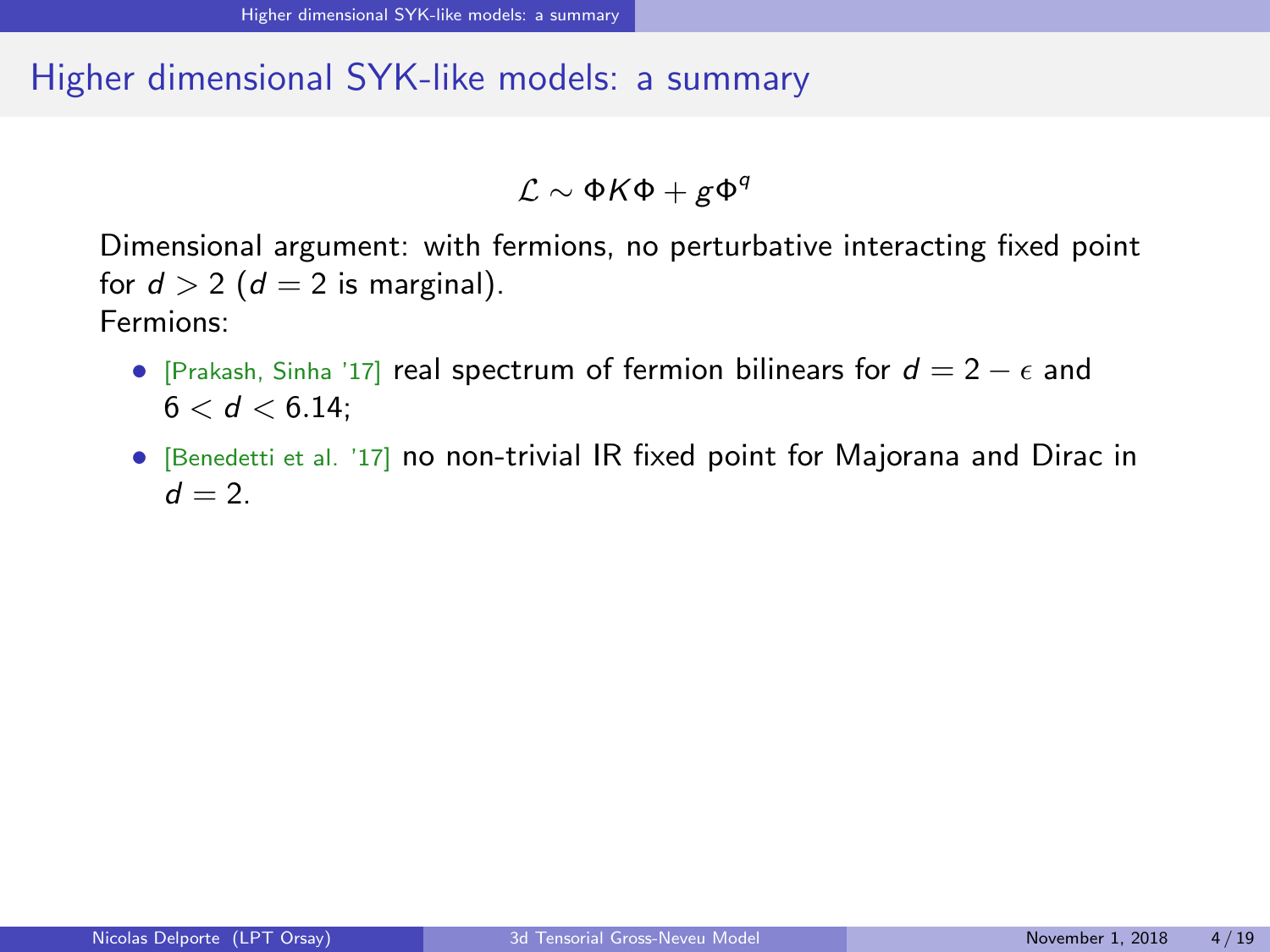$\mathcal{L} \sim \Phi \mathcal{K} \Phi + g \Phi^q$ 

Dimensional argument: with fermions, no perturbative interacting fixed point for  $d > 2$  ( $d = 2$  is marginal). Fermions:

- [Prakash, Sinha '17] real spectrum of fermion bilinears for  $d = 2 \epsilon$  and  $6 < d < 6.14$ :
- [Benedetti et al. '17] no non-trivial IR fixed point for Majorana and Dirac in  $d = 2$ .

Bosons:

- [Giombi et al. '17] interplay between  $d$  and  $q$  in order to have real spectrum for the bilinears;
- $\bullet\,$  [Giombi et al. '18] in  $\phi^6$ -prismatic theories only  $d < 1.68$  and  $2.81 < d < 3$ satisfy this condition.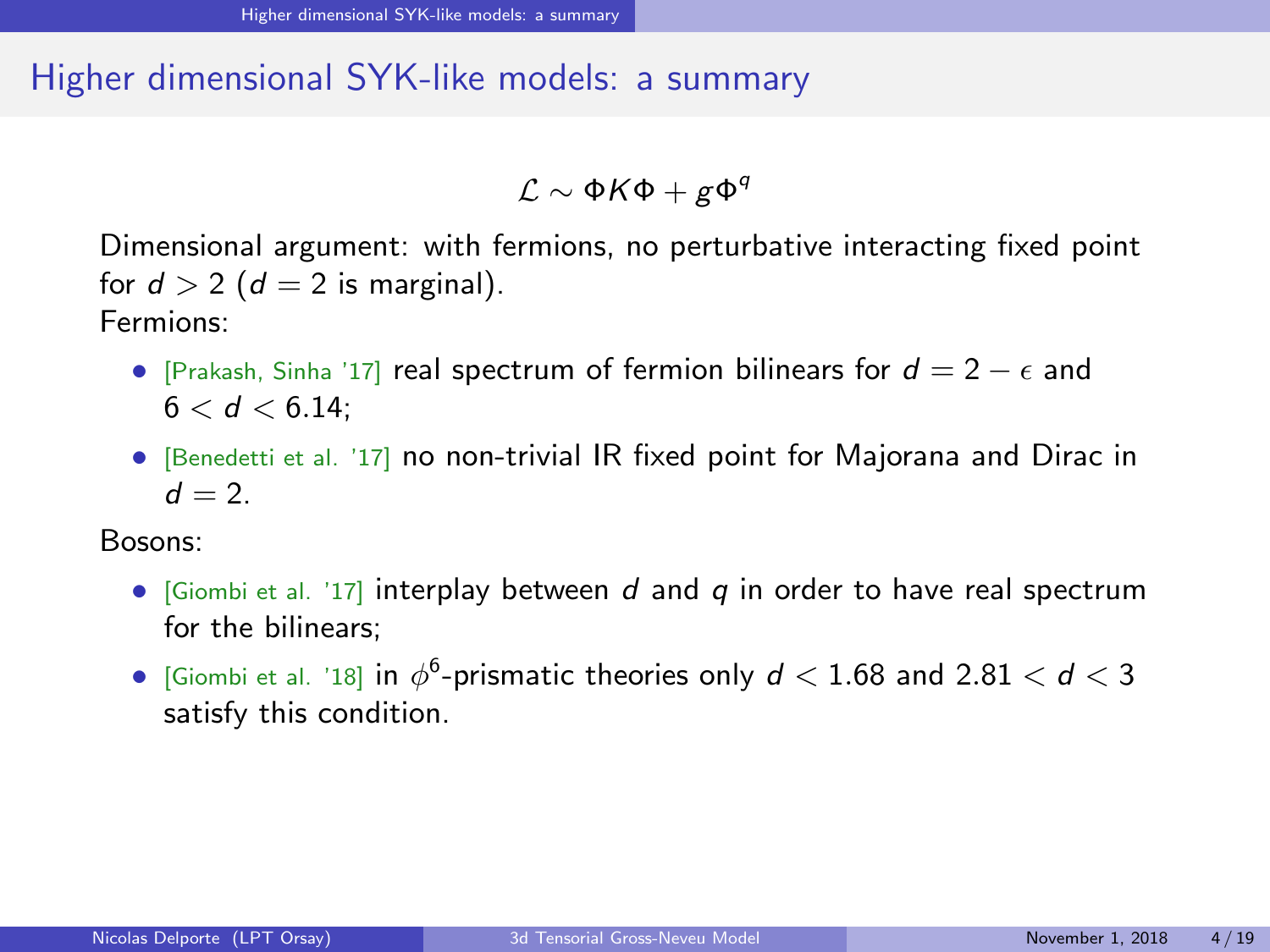$\mathcal{L} \sim \Phi \mathcal{K} \Phi + g \Phi^q$ 

Dimensional argument: with fermions, no perturbative interacting fixed point for  $d > 2$  ( $d = 2$  is marginal). Fermions:

- [Prakash, Sinha '17] real spectrum of fermion bilinears for  $d = 2 \epsilon$  and  $6 < d < 6.14$ :
- [Benedetti et al. '17] no non-trivial IR fixed point for Majorana and Dirac in  $d = 2$ .

Bosons:

- [Giombi et al. '17] interplay between  $d$  and  $q$  in order to have real spectrum for the bilinears;
- $\bullet\,$  [Giombi et al. '18] in  $\phi^6$ -prismatic theories only  $d < 1.68$  and  $2.81 < d < 3$ satisfy this condition.

Supersymmetry:

• [Murugan et al. '17] in  $d = 2$ , no saturation of the chaos bound.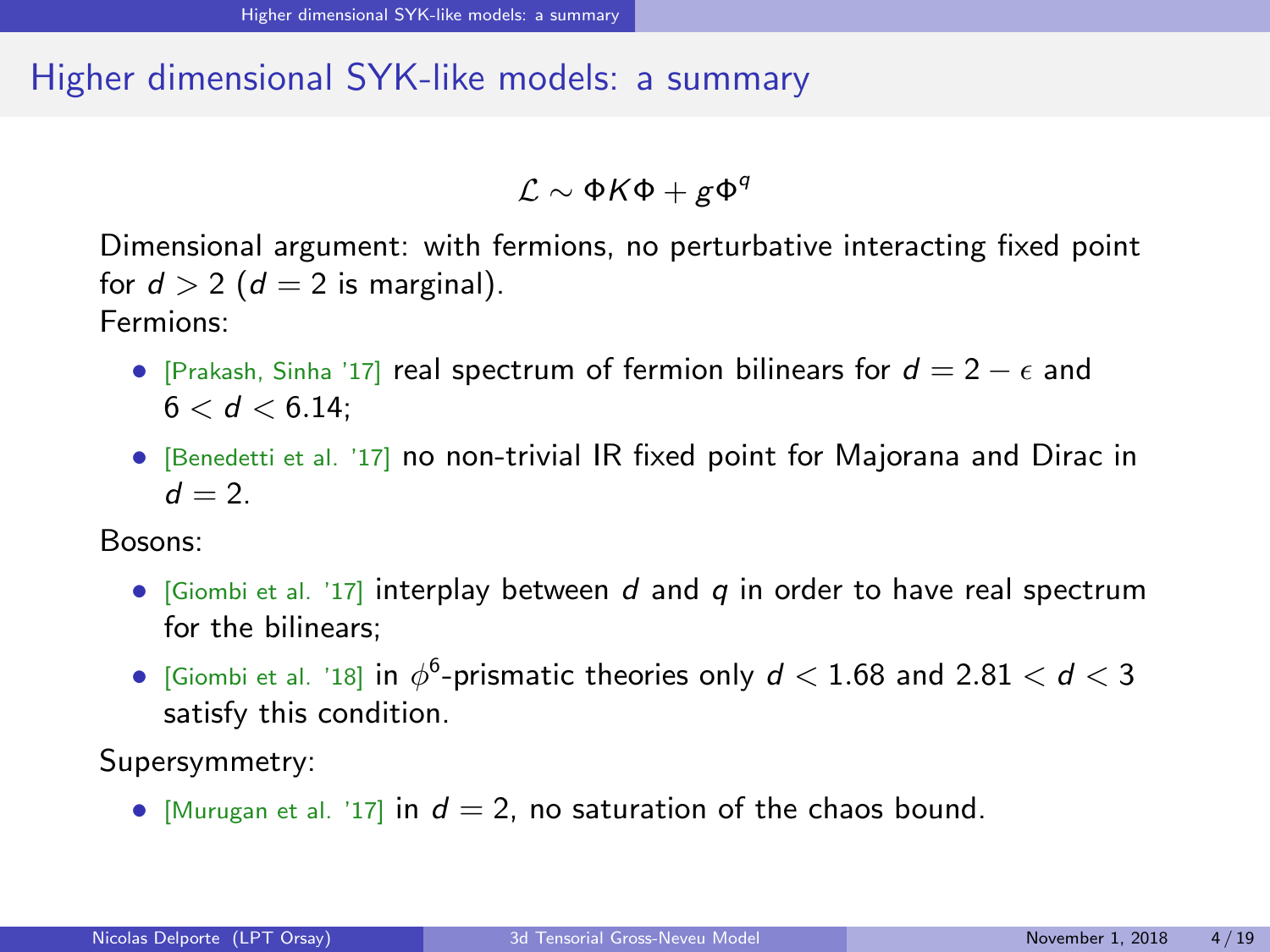$\mathcal{L} \sim \Phi \mathcal{K} \Phi + g \Phi^q$ 

Dimensional argument: with fermions, no perturbative interacting fixed point for  $d > 2$  ( $d = 2$  is marginal). Fermions:

- [Prakash, Sinha '17] real spectrum of fermion bilinears for  $d = 2 \epsilon$  and  $6 < d < 6.14$ :
- [Benedetti et al. '17] no non-trivial IR fixed point for Majorana and Dirac in  $d = 2$ .

Bosons:

- [Giombi et al. '17] interplay between  $d$  and  $q$  in order to have real spectrum for the bilinears;
- $\bullet\,$  [Giombi et al. '18] in  $\phi^6$ -prismatic theories only  $d < 1.68$  and  $2.81 < d < 3$ satisfy this condition.

Supersymmetry:

• [Murugan et al. '17] in  $d = 2$ , no saturation of the chaos bound.

[Ferrari et al '17]: large-D limit of D matrices  $X_\mu$ , after planar limit (fermions, bosons, susy)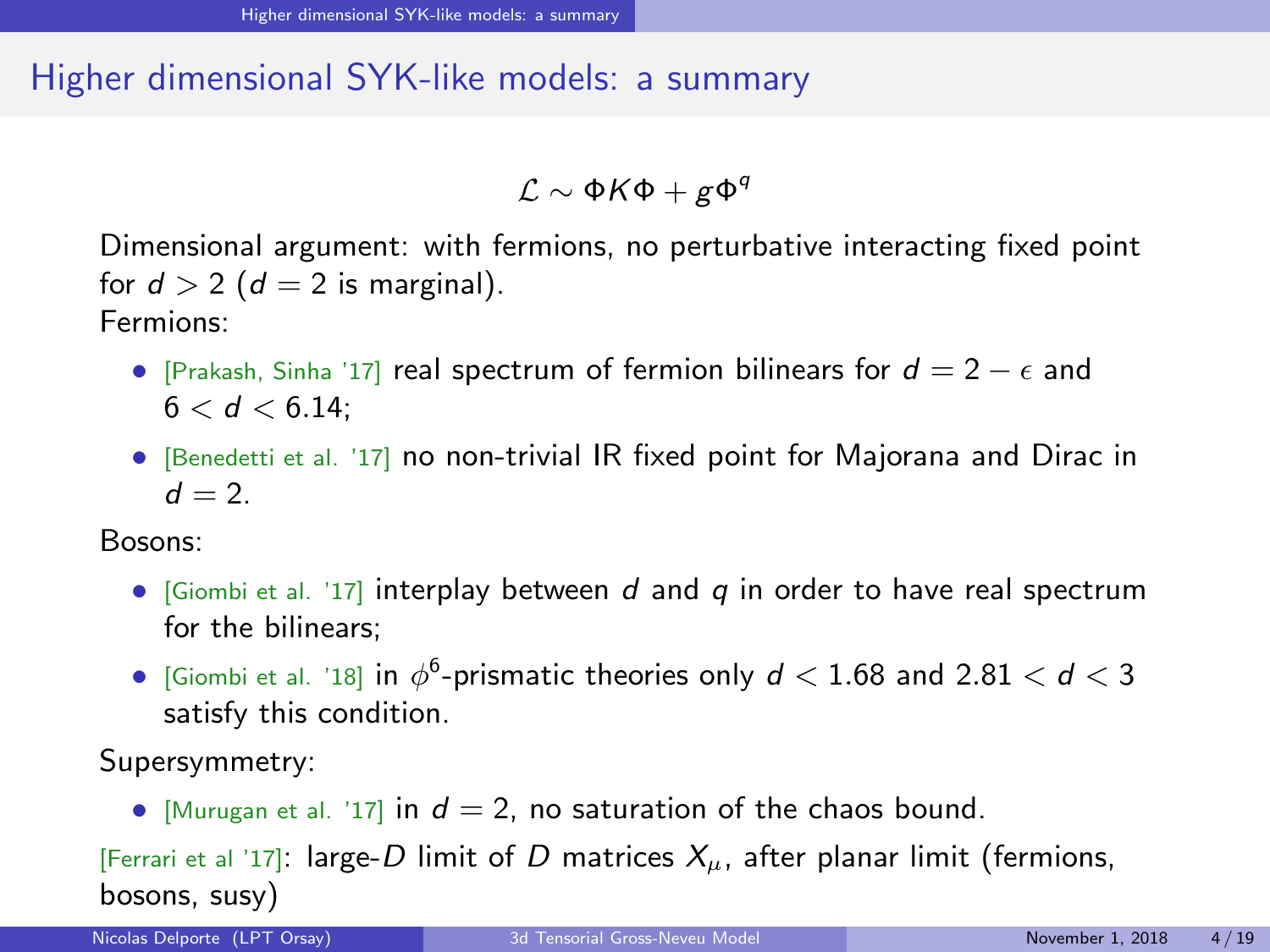## <span id="page-11-0"></span>**Setup**

We consider a 3d generalization of Gross-Neveu model, with Dirac fields  $\psi_{abc}$   $(1 \le a, b, c \le N)$ . We opt for a 4 dimensional representation of 3d Clifford algebra with Euclidean signature:

 $\psi = \begin{pmatrix} \psi_1 \\ \psi_2 \end{pmatrix}$  $\psi_2$  $\bigg)$  ,  $\psi_i$  are 2 component complex spinors,  $\gamma^{\mu} = \begin{pmatrix} \tilde{\gamma}^{\mu} & 0 \\ 0 & \tilde{z} \end{pmatrix}$  $\left( \begin{matrix} \dot{\gamma}^{\mu} & 0 \ 0 & -\tilde{\gamma}^{\mu} \end{matrix} \right) \; ,$  $\tilde{\gamma}^1=\sigma_1=\begin{pmatrix} 0 & 1 \ 1 & 0 \end{pmatrix}\;,\quad \tilde{\gamma}^2=\sigma_2=\begin{pmatrix} 0 & -i \ i & 0 \end{pmatrix}$ i 0  $\gamma^3 = \sigma_3 = \begin{pmatrix} 1 & 0 \\ 0 & 0 \end{pmatrix}$  $0 -1$  $\Big)$ ,

which allows

$$
\gamma^5 = \begin{pmatrix} 1 \\ \mathbb{1} \end{pmatrix} , \quad \{ \gamma^\mu, \gamma^5 \} = 0 , \quad (\gamma^5)^2 = \mathbb{1}.
$$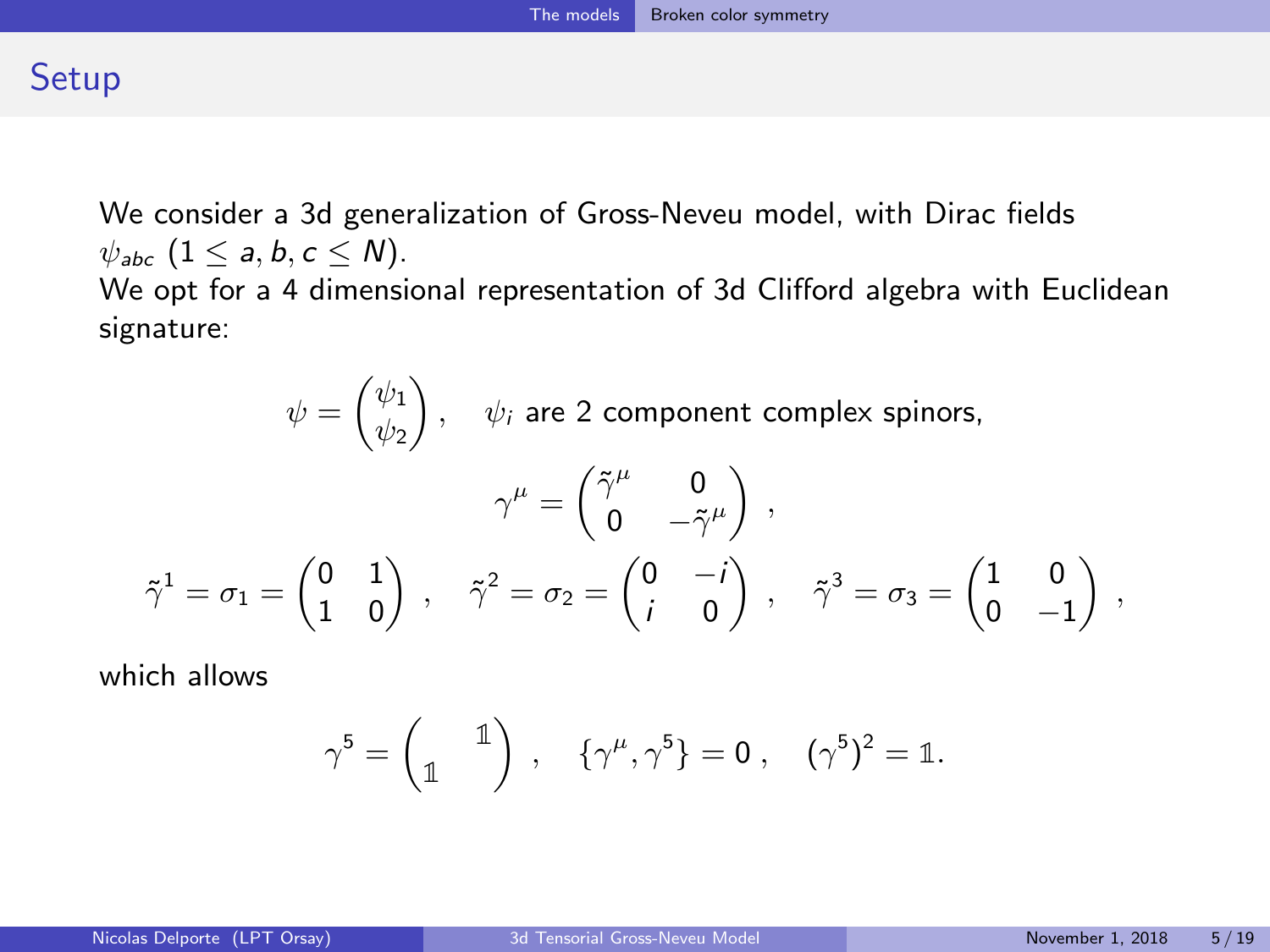$$
S[\psi, \bar{\psi}] = \int d^3x \ \bar{\psi}_{abc} \partial \psi_{abc}
$$

$$
- \frac{\lambda}{N^3} \int d^3x \ (\bar{\psi}_{abc} \psi_{abc})^2 - \frac{\lambda_p}{N^2} \int d^3x \ \bar{\psi}_{abc} \psi_{a'b'bc} \bar{\psi}_{a'b'c'} \psi_{ab'c'}
$$



Symmetries:

- $\bullet$  continuous:  $\psi_{abc}\to U^{(1)}_{a' a}U^{(2)}_{b'b}U^{(3)}_{c'c}\psi_{abc}$ , with  $U^{(i)}\in U(N)$
- discrete:  $\psi \to \gamma^5 \psi \quad \bar{\psi} \to \bar{\psi} \gamma^5$ .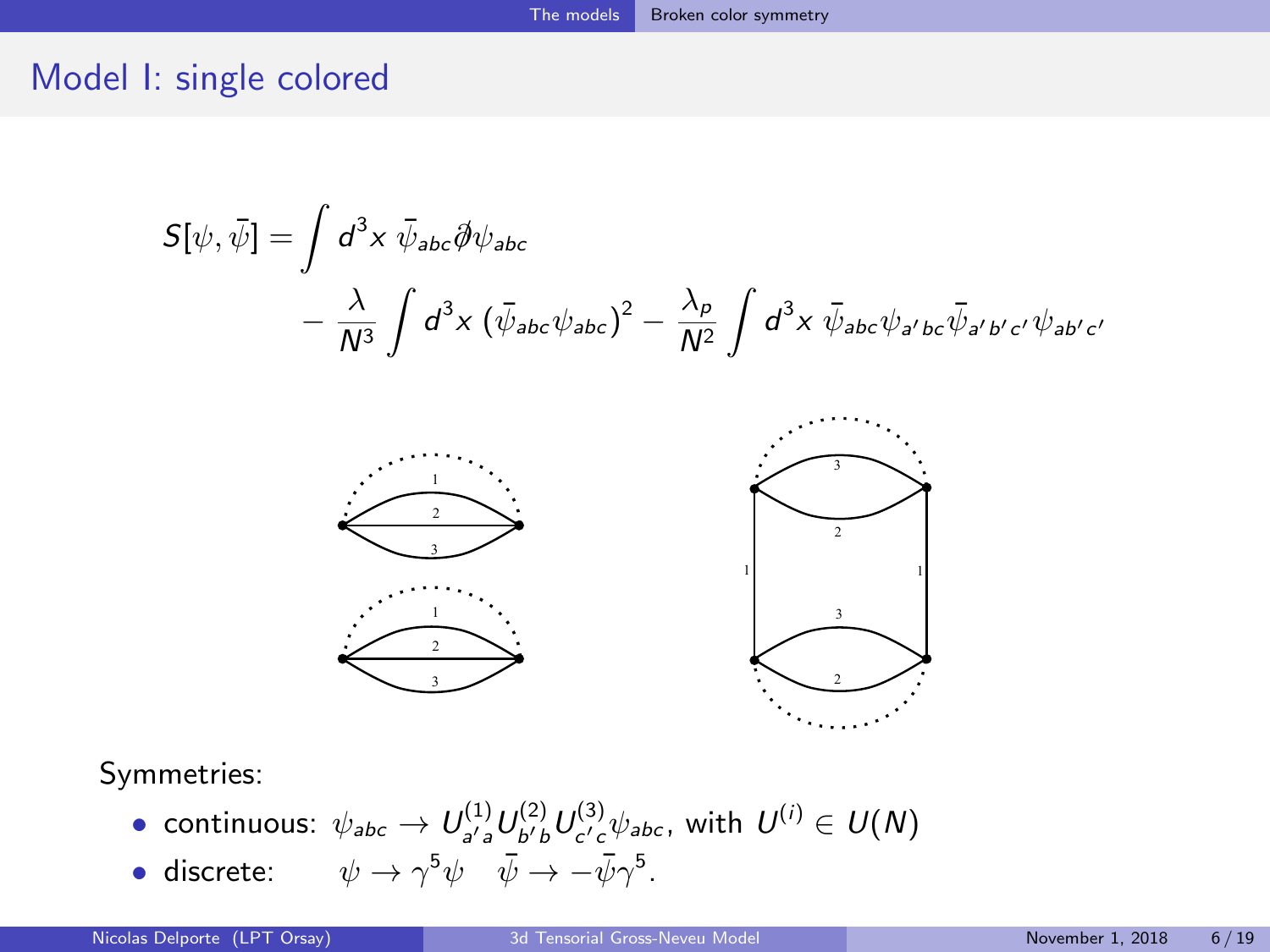Assume unbroken  $U(N)$  symmetry:

$$
\langle \psi_{a_1 a_2 a_3}(x) \bar{\psi}_{b_1 b_2 b_3}(x') \rangle = G(x, x') \, \delta_{a_1 b_1} \delta_{a_2 b_2} \delta_{a_3 b_3} ,
$$

the large N SDE is

$$
\hat{G}(p)^{-1} = i\rlap/v - \Sigma(p) = i\rlap/v + 2(\lambda + \lambda_p) \int \frac{\mathrm{d}^3q}{(2\pi)^3} \,\mathrm{tr}\Big[\hat{G}(q)\Big]\mathbb{1}.
$$



Introducing:  $\Sigma = -m\mathbb{1}$ , the SDE leads to

$$
m = 2(\lambda + \lambda_p) \int_{|q| < \Lambda} \frac{\mathrm{d}^3 q}{(2\pi)^3} \frac{\mathrm{tr}(-i q + m)}{q^2 + m^2}
$$

.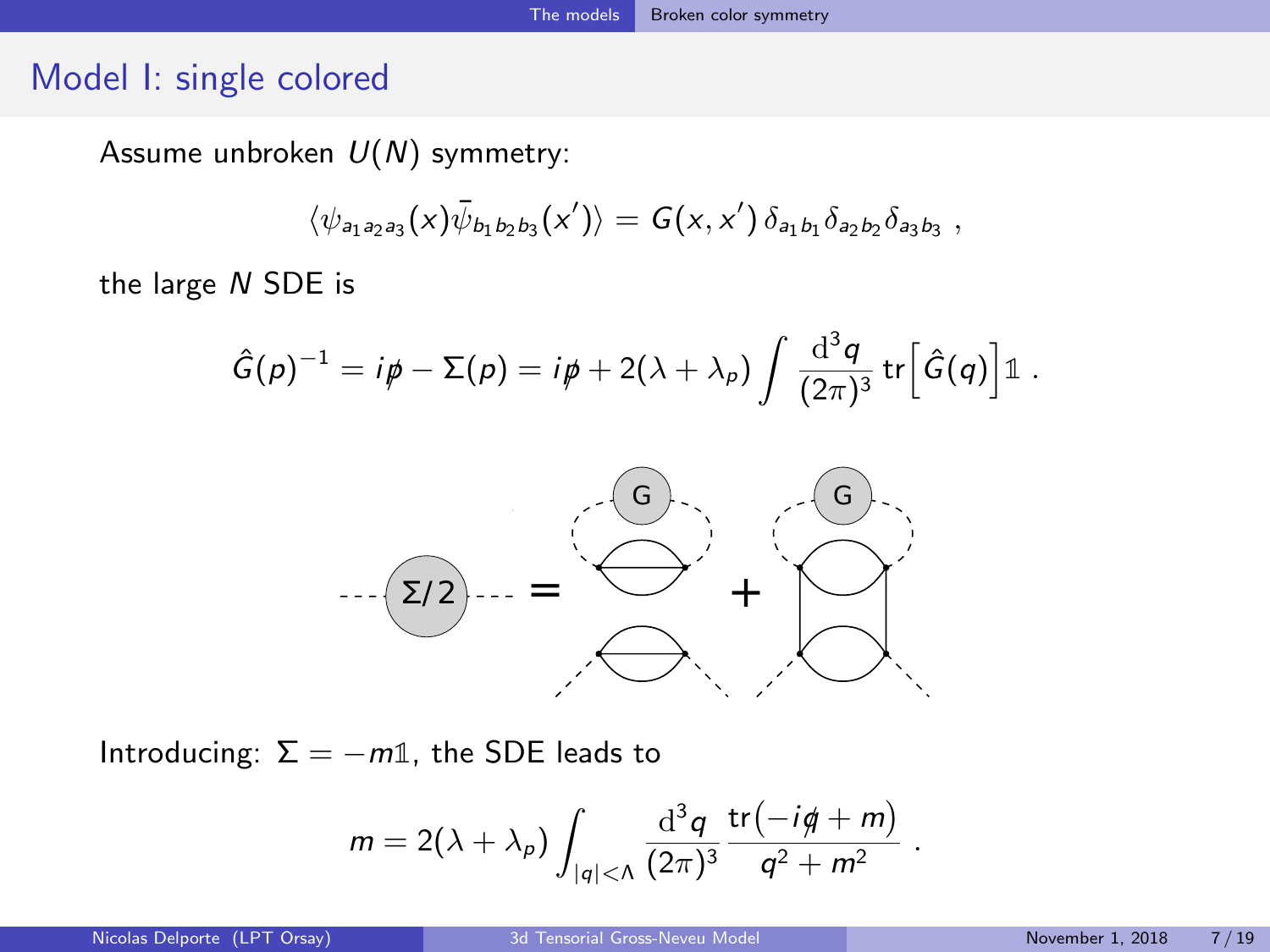$$
\begin{array}{ll}\n\beta & = \tilde{\lambda} - \kappa \left( \tilde{\lambda}^2 + 2 \tilde{\lambda} \tilde{\lambda}_\rho \right) \\
\beta_\rho & = \tilde{\lambda}_\rho - \kappa \tilde{\lambda}_\rho^2\n\end{array} \quad \left( \kappa = 4/\pi^2 \right)
$$



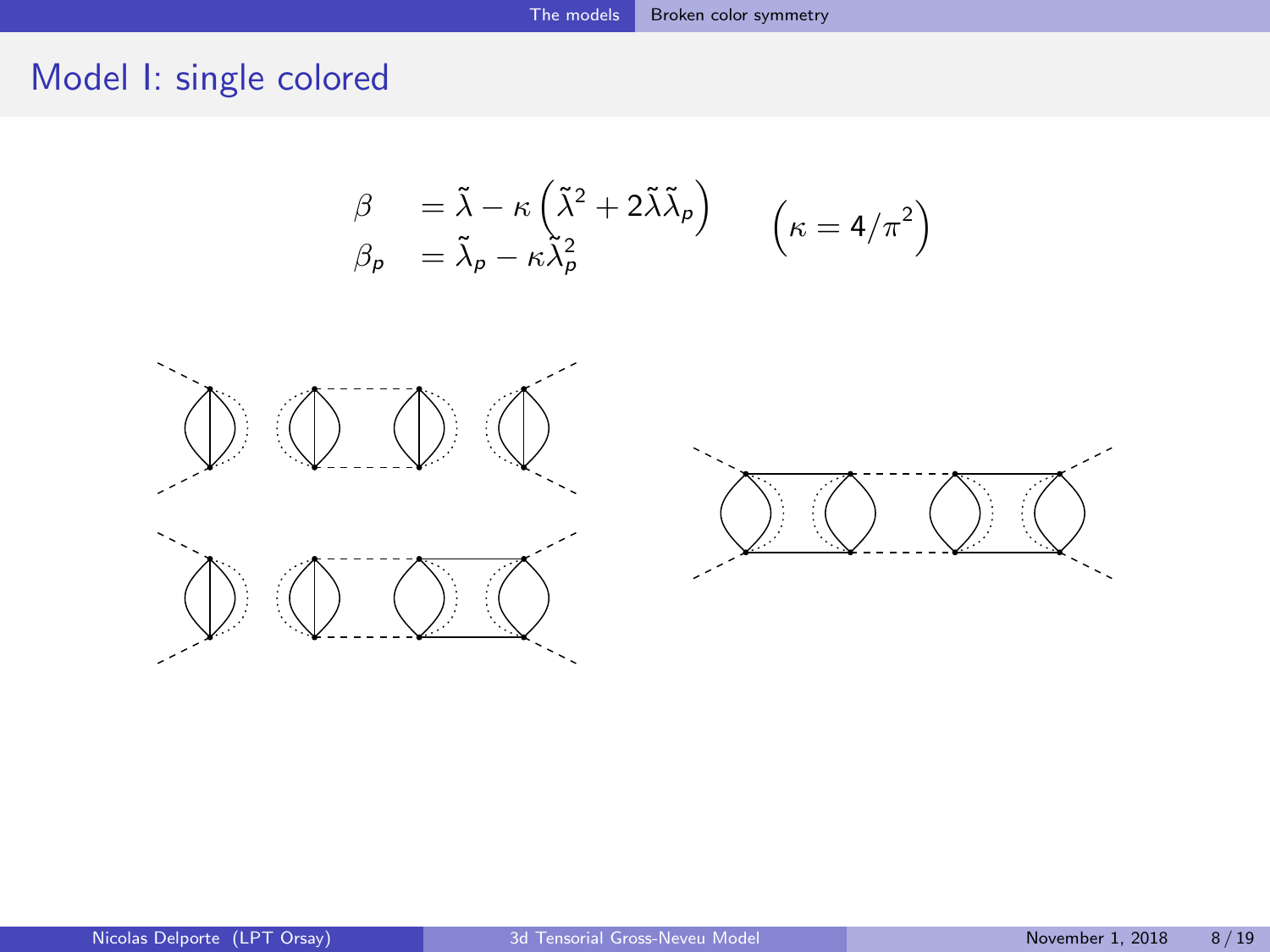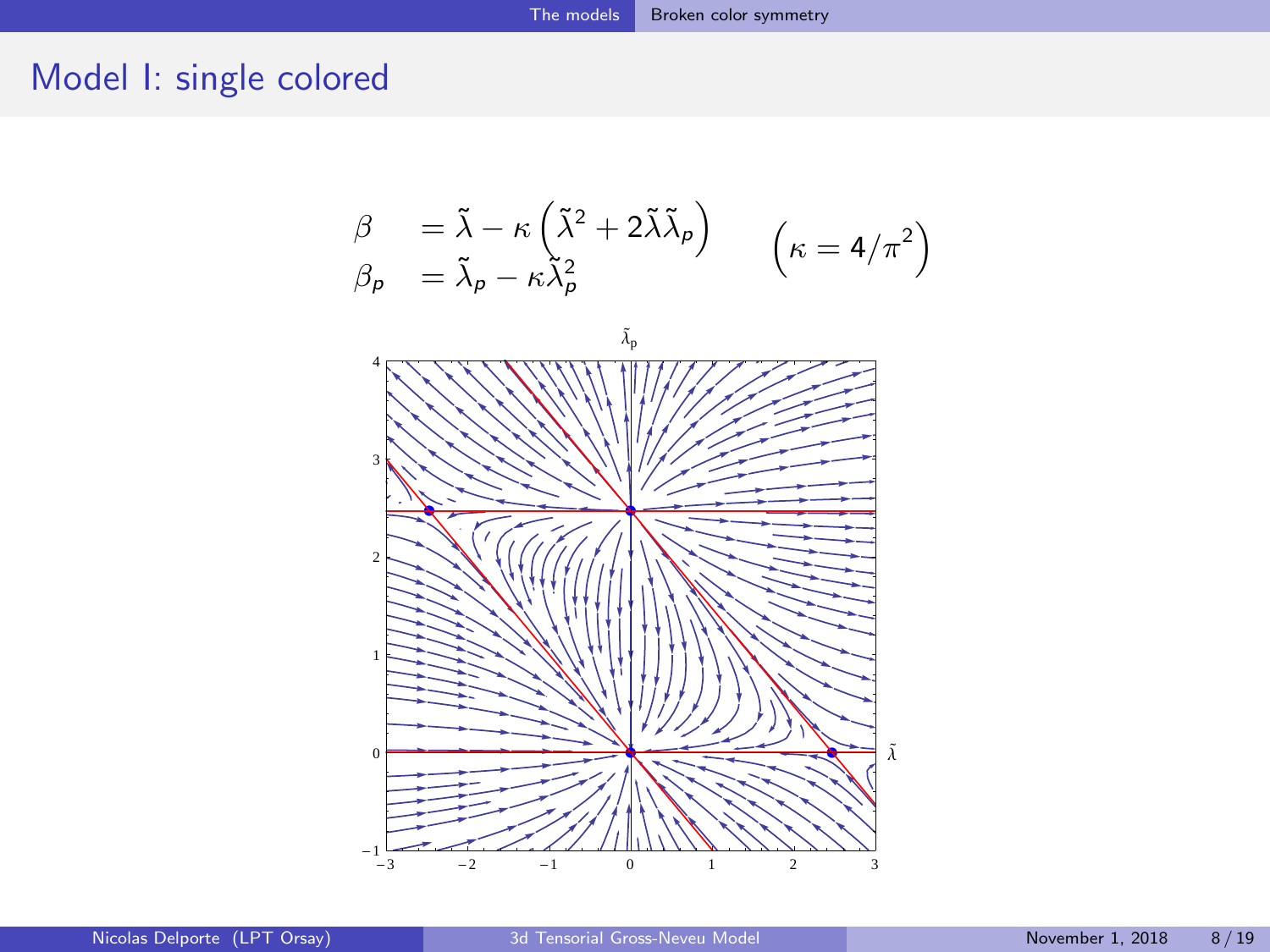Introduce *intermediate field* Hermitian matrix  $M_{ij}$ :

$$
S_{\rm int}[\psi,\bar{\psi},M]=\frac{1}{2}\left[{\rm Tr}\Big(M^2\Big)+\frac{b}{(1-b)N}({\rm Tr}\,M)^2\right]+\frac{\sqrt{2\lambda_p}}{N}\bar{\psi}_{ibc}\psi_{jbc}M_{ij},
$$

 $b \equiv \frac{-\lambda}{\lambda_\rho}$ , integrate out the fermions:

$$
S[M] = \int \frac{1}{2} \left[ \text{Tr} \left( M^2 \right) + \frac{b}{(1-b)N} (\text{Tr } M)^2 \right] - N^2 \text{tr } \text{Tr} \left[ \ln \left( \hat{\phi} + \frac{\sqrt{2\lambda_p}}{N} M \right) \right].
$$

With dimensionless variables  $\tilde{M}\equiv \frac{\sqrt{2\lambda_\rho}M}{\Lambda}$  $\frac{(\lambda_p)M}{\Lambda}, \tilde{\lambda} \equiv \lambda \Lambda, \tilde{\lambda}_p \equiv \lambda_p \Lambda,$ diagonalize M:

$$
V_{\text{eff}}[\{\mu_i\}] = \sum_i \left[ \frac{1}{4\tilde{\lambda}_p} \mu_i^2 + \frac{1}{3\pi^2} \kappa(\mu_i) \right] - \frac{\tilde{\lambda}}{4\tilde{\lambda}_p (\tilde{\lambda} + \tilde{\lambda}_p) N} \left( \sum_i \mu_i \right)^2 ,
$$
  

$$
\kappa(\mu) = 2\mu^3 \arctan \frac{1}{\mu} - 2\mu^2 - \log(1 + \mu^2) .
$$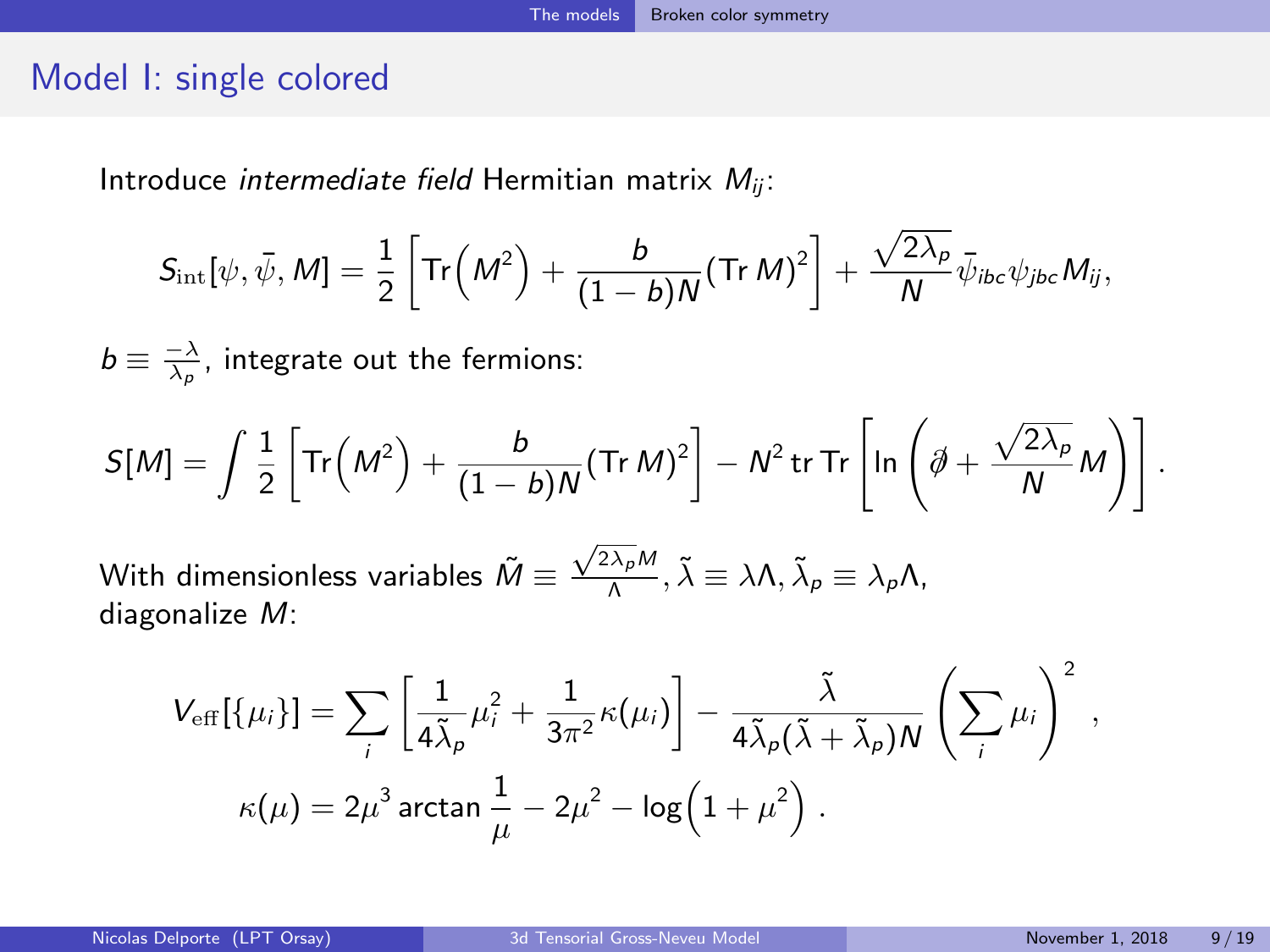Analyze the Hessian close to the trivial vacuum

$$
\frac{\partial^2 V}{\partial \tilde{M}_{ij} \partial \tilde{M}_{kl}} = \alpha (1 - P)_{ij,kl} + \beta P_{ij,kl} ,
$$
  

$$
\alpha = \frac{1}{2} \left( \frac{1}{\tilde{\lambda}_{p}} - \frac{4}{\pi^2} \right) , \quad \beta = \frac{1}{2} \left( \frac{1}{\tilde{\lambda} + \tilde{\lambda}_{p}} - \frac{4}{\pi^2} \right) , \quad P_{ij,kl} \equiv \frac{\delta_{ij} \delta_{kl}}{N} ,
$$

which diagonalizes for

- tr  $M = 0$ , with eigenvalue  $\alpha$ ,
- $M \propto \mathbb{1}$ , with eigenvalue  $\beta$ .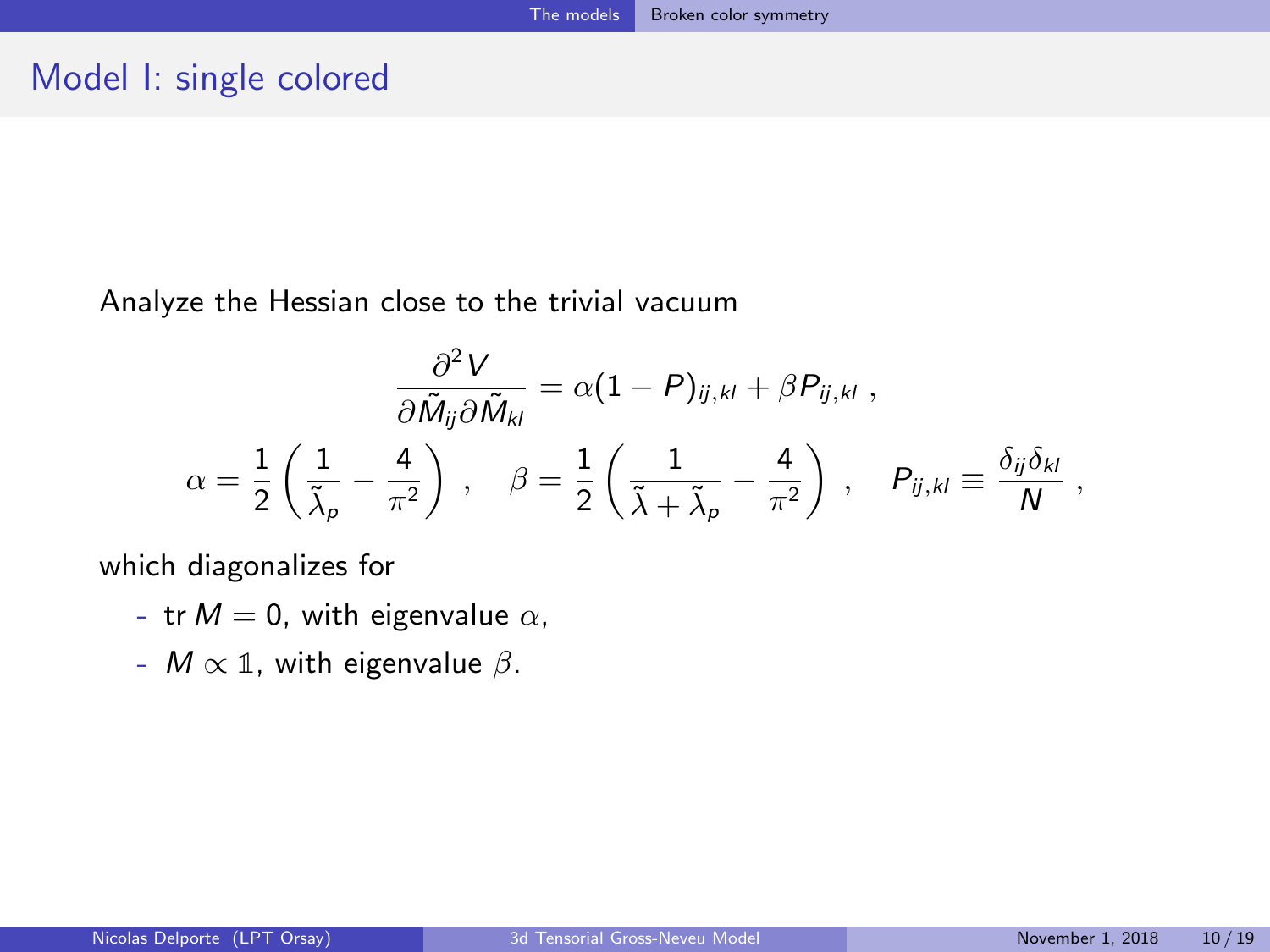Phase diagram (after studying the equations of motion)

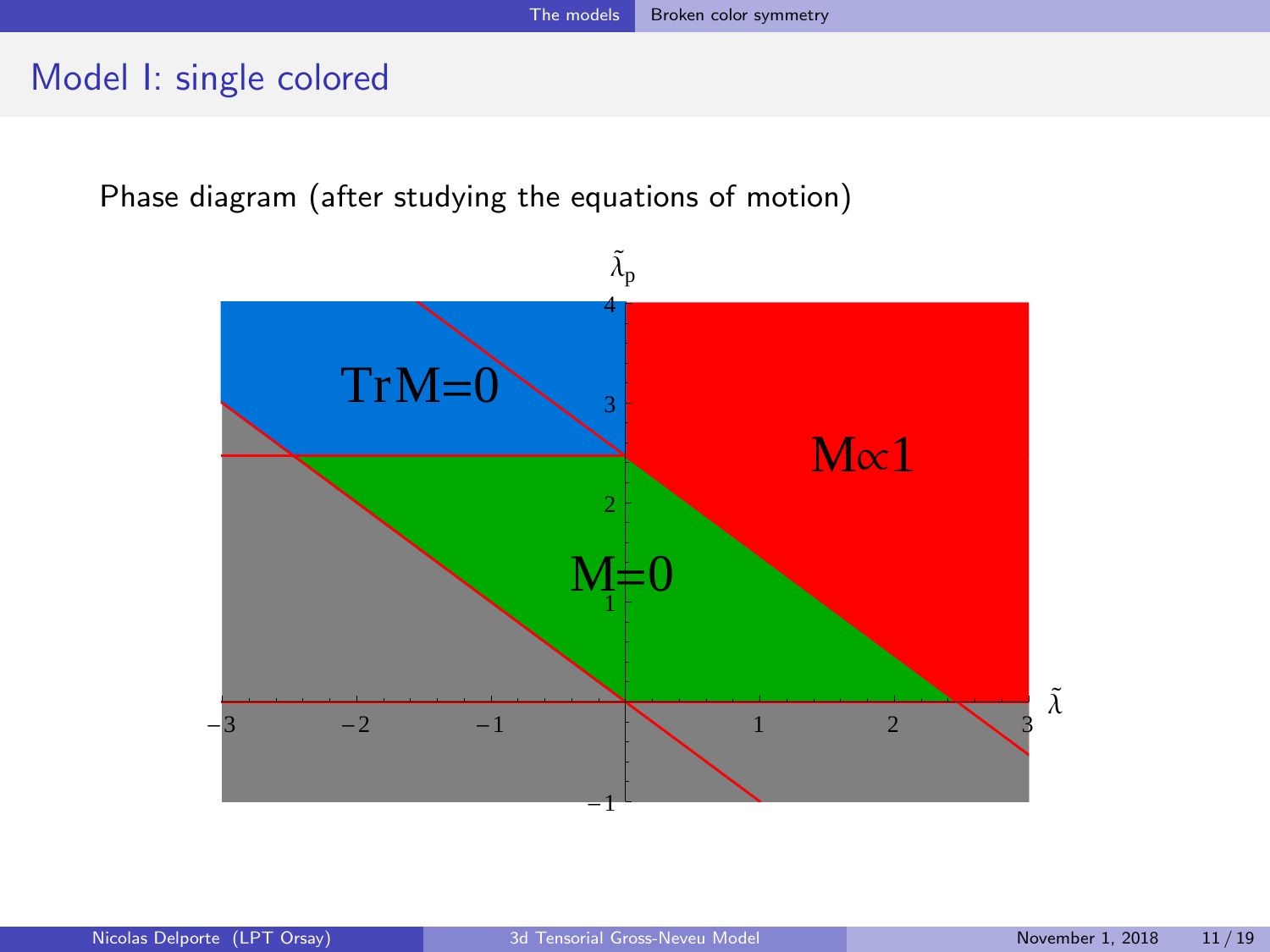Remarks:

• Phase with broken chiral and  $U(N)$  symmetries.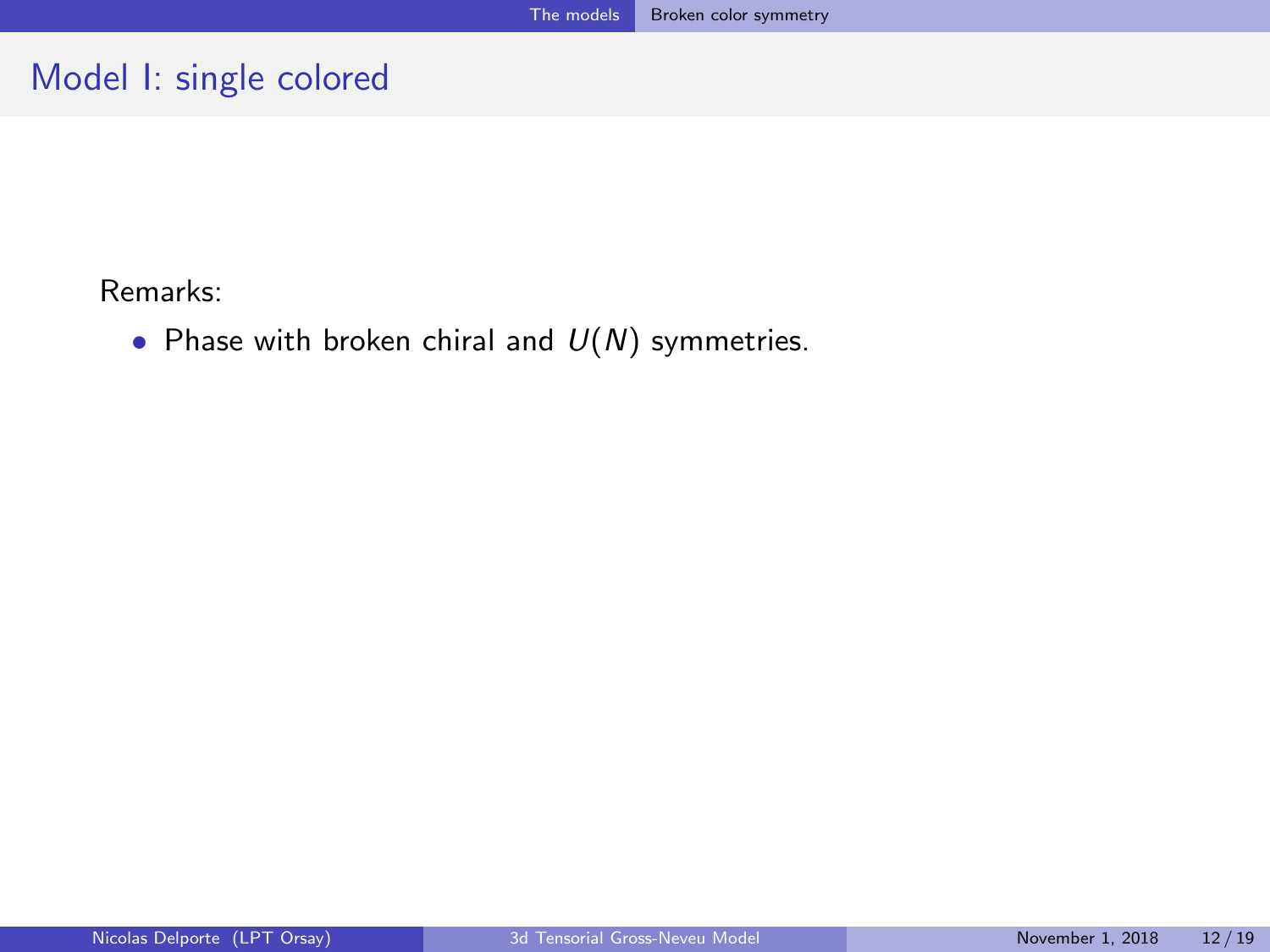Remarks:

- Phase with broken chiral and  $U(N)$  symmetries.
- Phase transitions of first order between non-trivial phases, second order otherwise.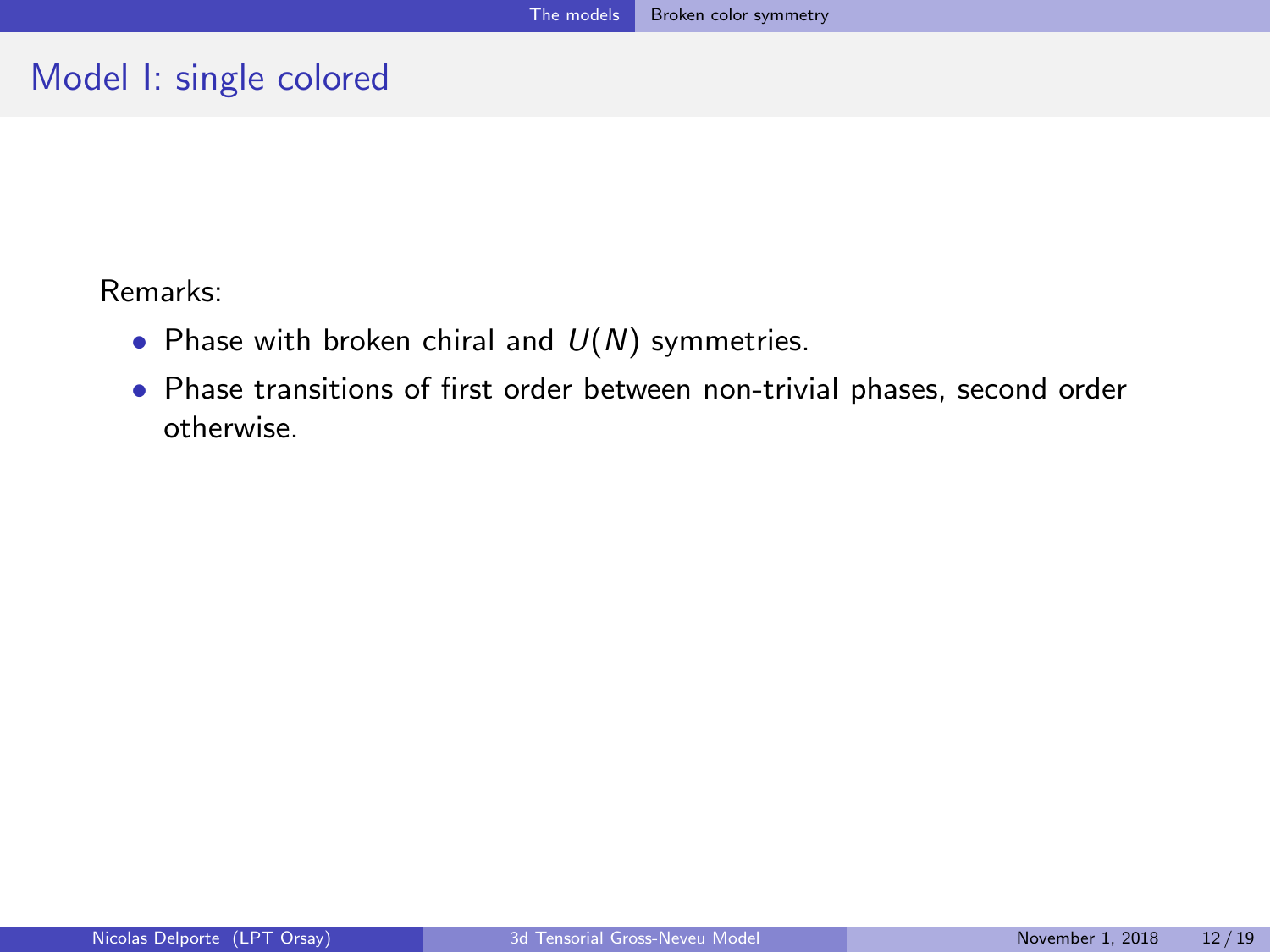Remarks:

- Phase with broken chiral and  $U(N)$  symmetries.
- Phase transitions of first order between non-trivial phases, second order otherwise.
- SDE assuming broken  $U(N)$  is compatible with above  $\beta$  functions.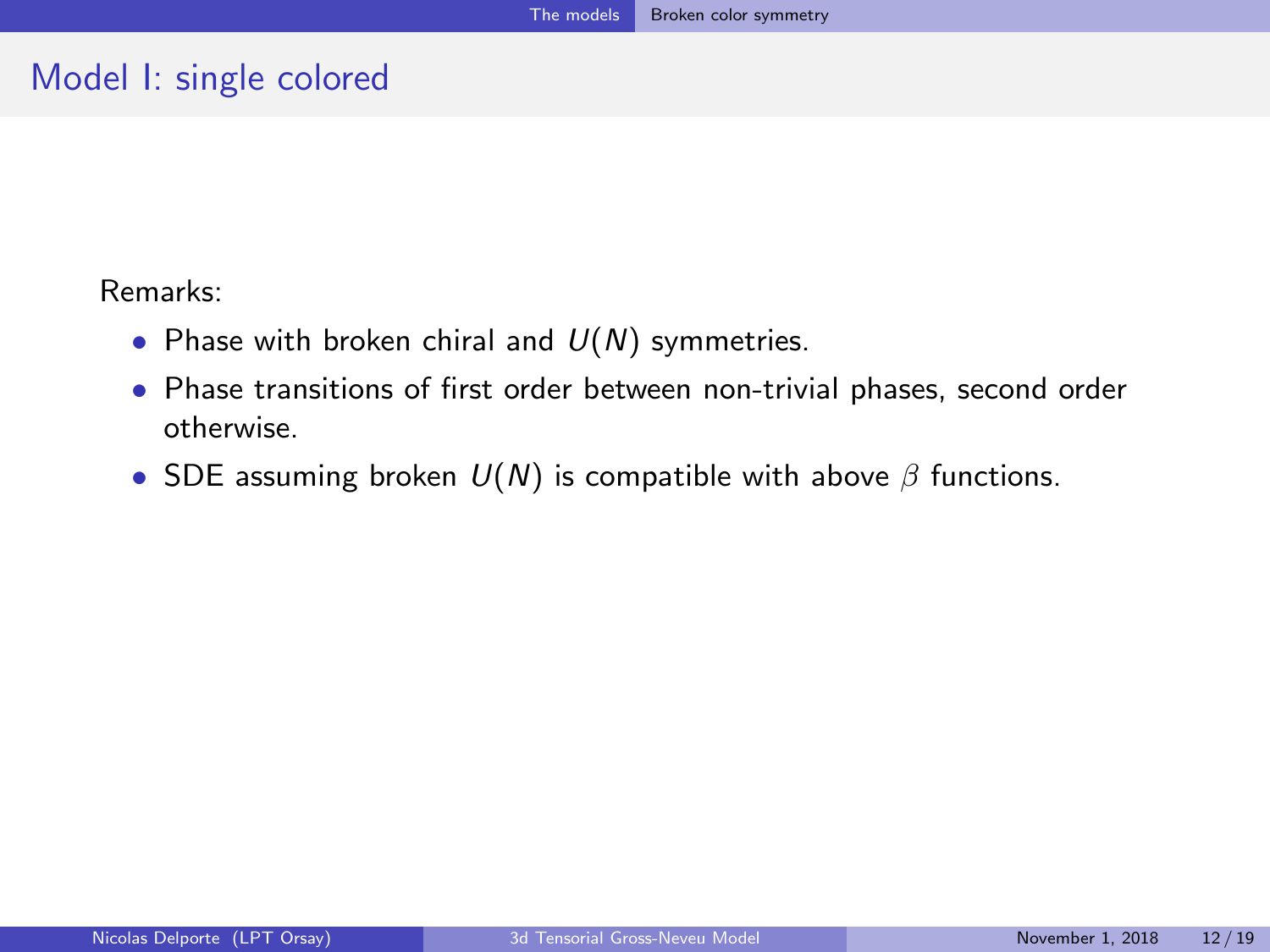Remarks:

- Phase with broken chiral and  $U(N)$  symmetries.
- Phase transitions of first order between non-trivial phases, second order otherwise.
- SDE assuming broken  $U(N)$  is compatible with above  $\beta$  functions.
- Anomalous dimension at the non-trivial fixed points:

$$
\langle M_{ij}^*(\rho) M_{kl}(-\rho) \rangle = \frac{4}{N^3 \rho} \delta_{ik} \delta_{jl} \; ,
$$

same as usual Gross-Neveu.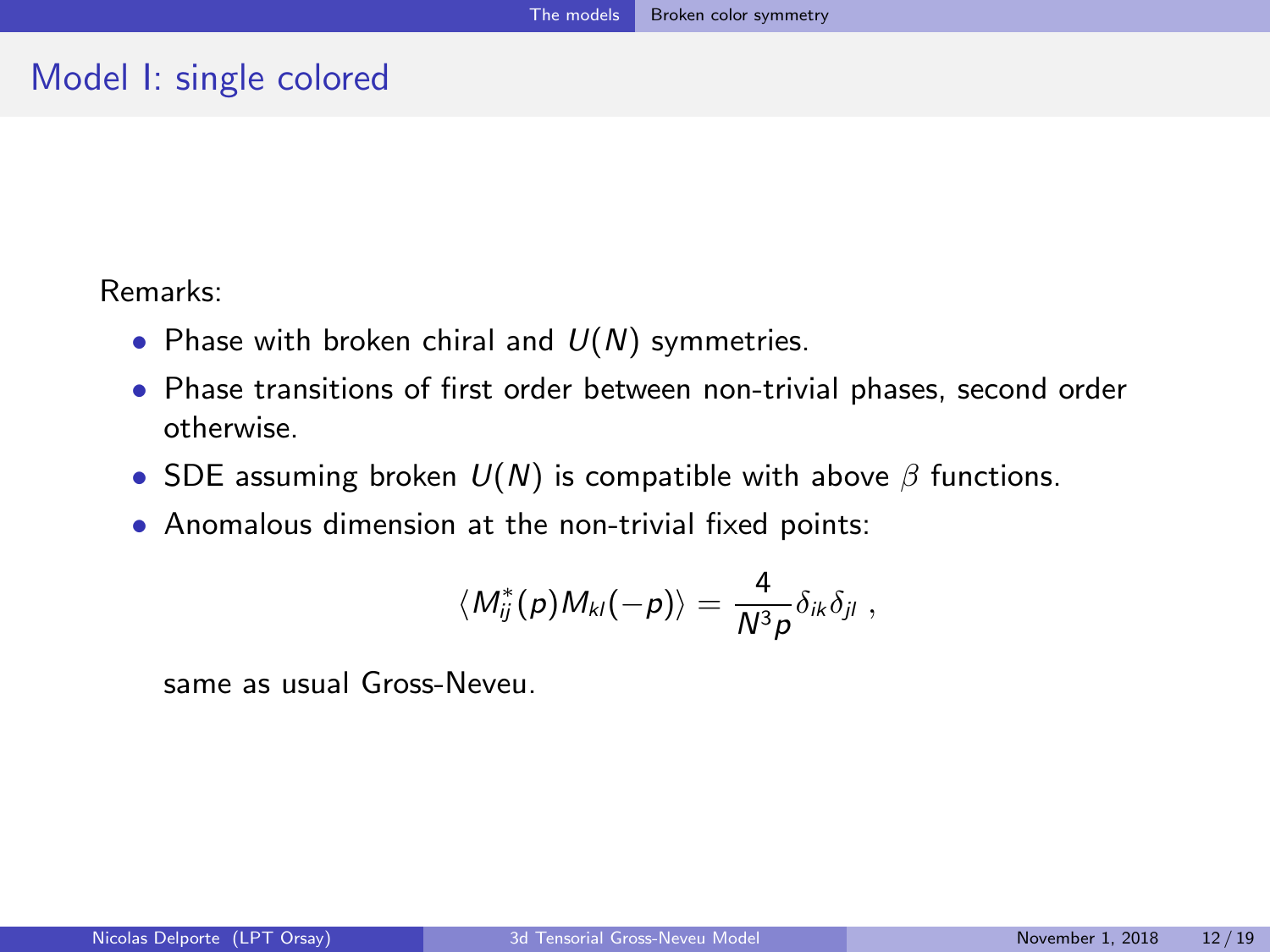<span id="page-23-0"></span>
$$
S_{\rm int}[\psi,\bar{\psi}]=-\frac{\lambda}{N^3}\int d^3x\left(\bar{\psi}_{abc}\psi_{abc}\right)^2-\frac{\lambda_p}{N^2}\sum_{\ell=1}^3\mathcal{P}_{\ell}[\psi,\bar{\psi}]
$$

$$
G^{-1}(p) = G_0^{-1}(p) + 2 \int \frac{\mathrm{d}^3 q}{(2\pi)^3} \operatorname{tr} \left[ \frac{\lambda}{N^3} \operatorname{Tr} G(q) + \frac{\lambda_p}{N^2} \left( \operatorname{Tr}_{\setminus 1} G(q) + \operatorname{Tr}_{\setminus 2} G(q) + \operatorname{Tr}_{\setminus 3} G(q) \right) \right]
$$

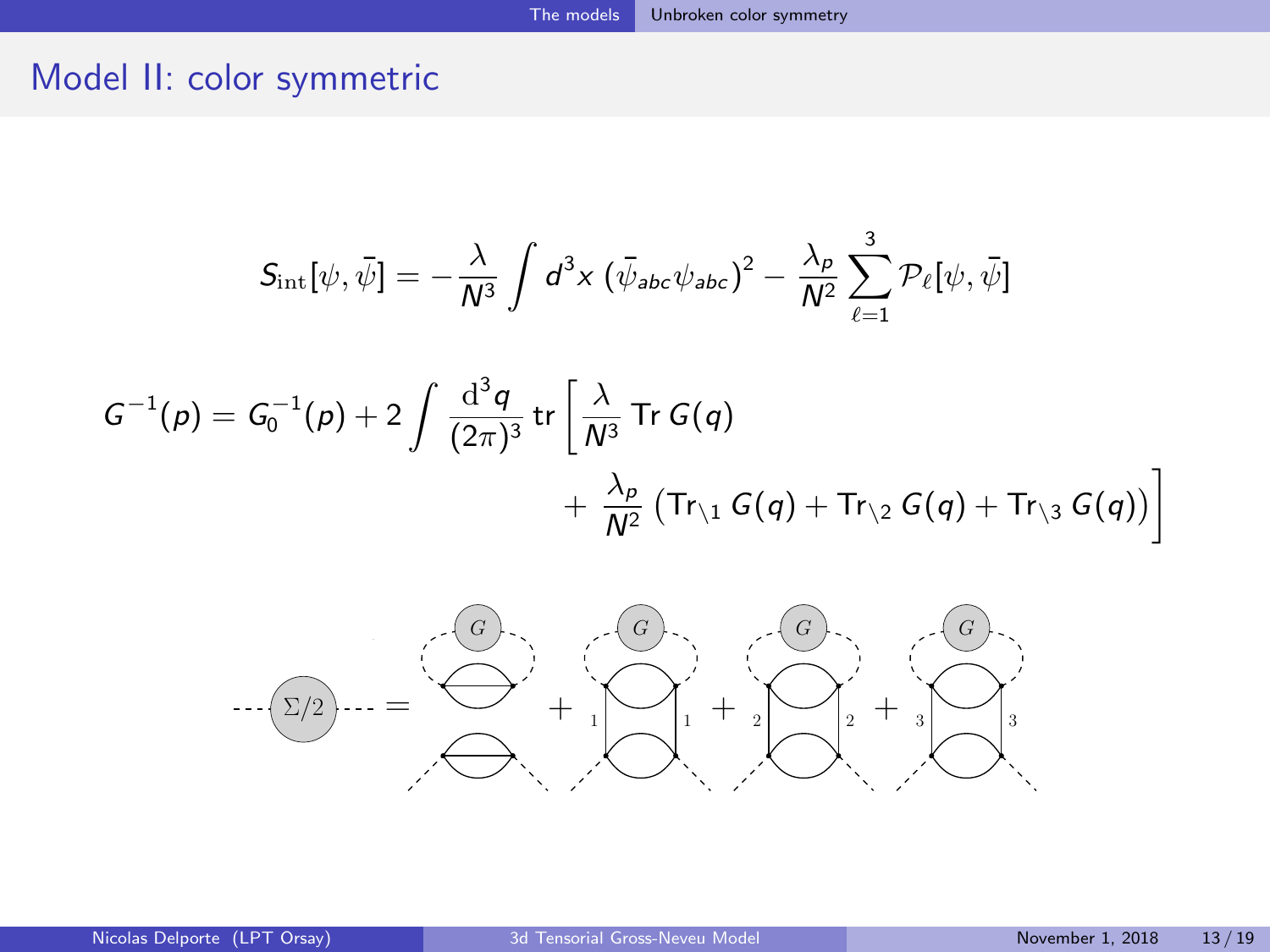1) Assuming  $U(N)$  symmetry is unbroken, a diagonal ansatz  $\hat{G}(p)^{-1} = i p \hspace{-1.5pt}/ + m$ leads to

$$
m = 2(\lambda + 3\lambda_p)\int_{|q|<\Lambda} \frac{\mathrm{d}^3q}{(2\pi)^3}\frac{\mathrm{tr}(-i\cancel{q}+m)}{q^2+m^2}.
$$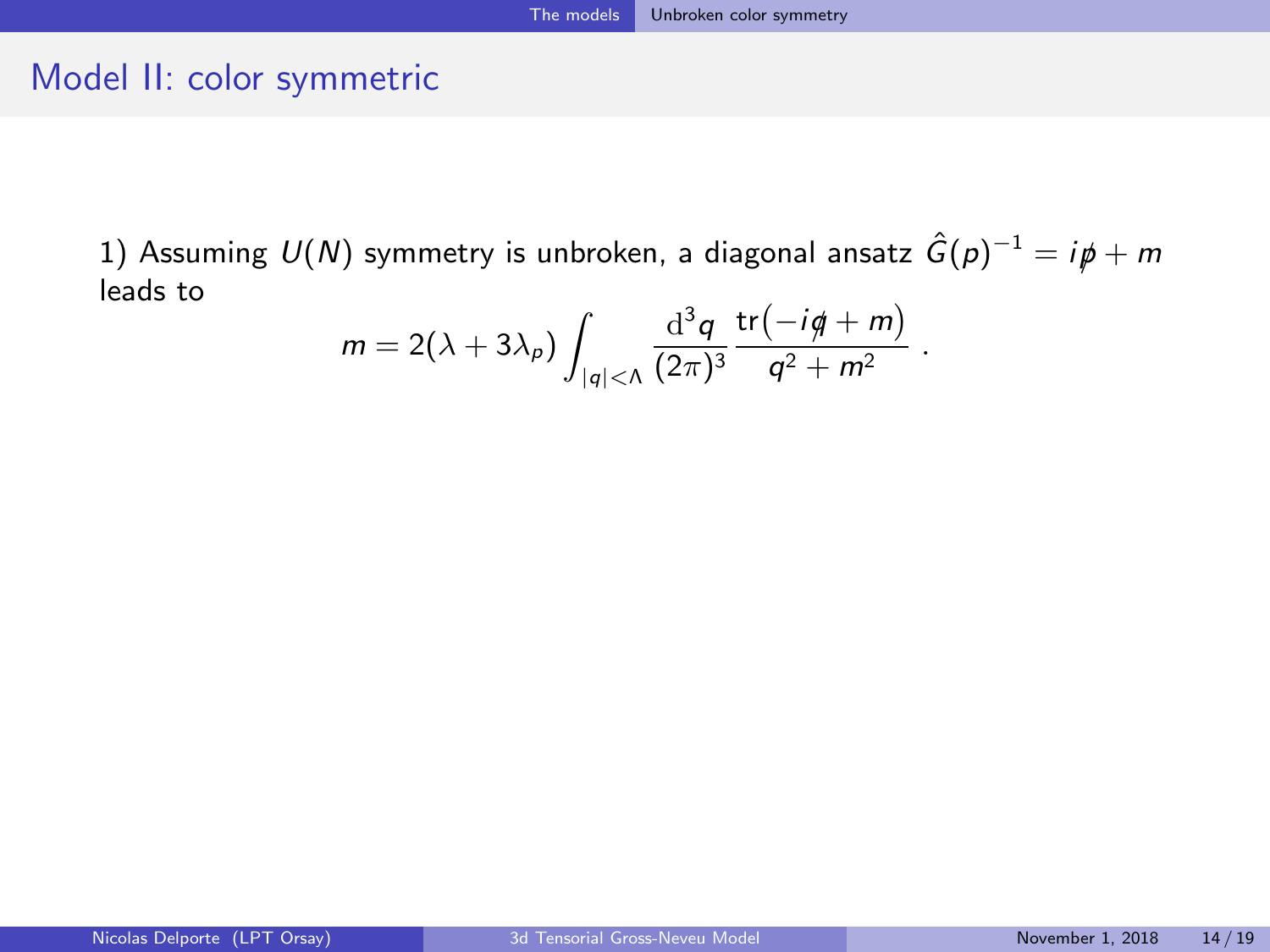.

### Model II: color symmetric

1) Assuming  $U(N)$  symmetry is unbroken, a diagonal ansatz  $\hat{G}(p)^{-1} = i p \hspace{-1.5pt}/ + m$ leads to

$$
m = 2(\lambda + 3\lambda_p) \int_{|q| < \Lambda} \frac{\mathrm{d}^3 q}{(2\pi)^3} \frac{\mathrm{tr}(-i q + m)}{q^2 + m^2}
$$

2) Assuming  $\mathcal{U}(N)^3$  breaking into  $\mathcal{U}(N/2)^2\times \mathcal{U}(N)^2$ , the following ansatz:

$$
M_1 = m(\mathbb{1}_N - 2\mathbb{P}_N), \quad \mathbb{P}_N = \begin{pmatrix} \mathbb{0}_{N/2} & \mathbb{0}_{N/2} \\ \mathbb{0}_{N/2} & \mathbb{1}_{N/2} \end{pmatrix},
$$
  

$$
G^{-1}(p) = i\cancel{p} 1_1 \otimes 1_2 \otimes 1_3 + M_1 \otimes 1_2 \otimes 1_3,
$$

leads to

$$
m = 8\lambda_p \int_{|q| < \Lambda} \frac{\mathrm{d}^3 q}{(2\pi)^3} \frac{m}{p^2 + m^2} \; .
$$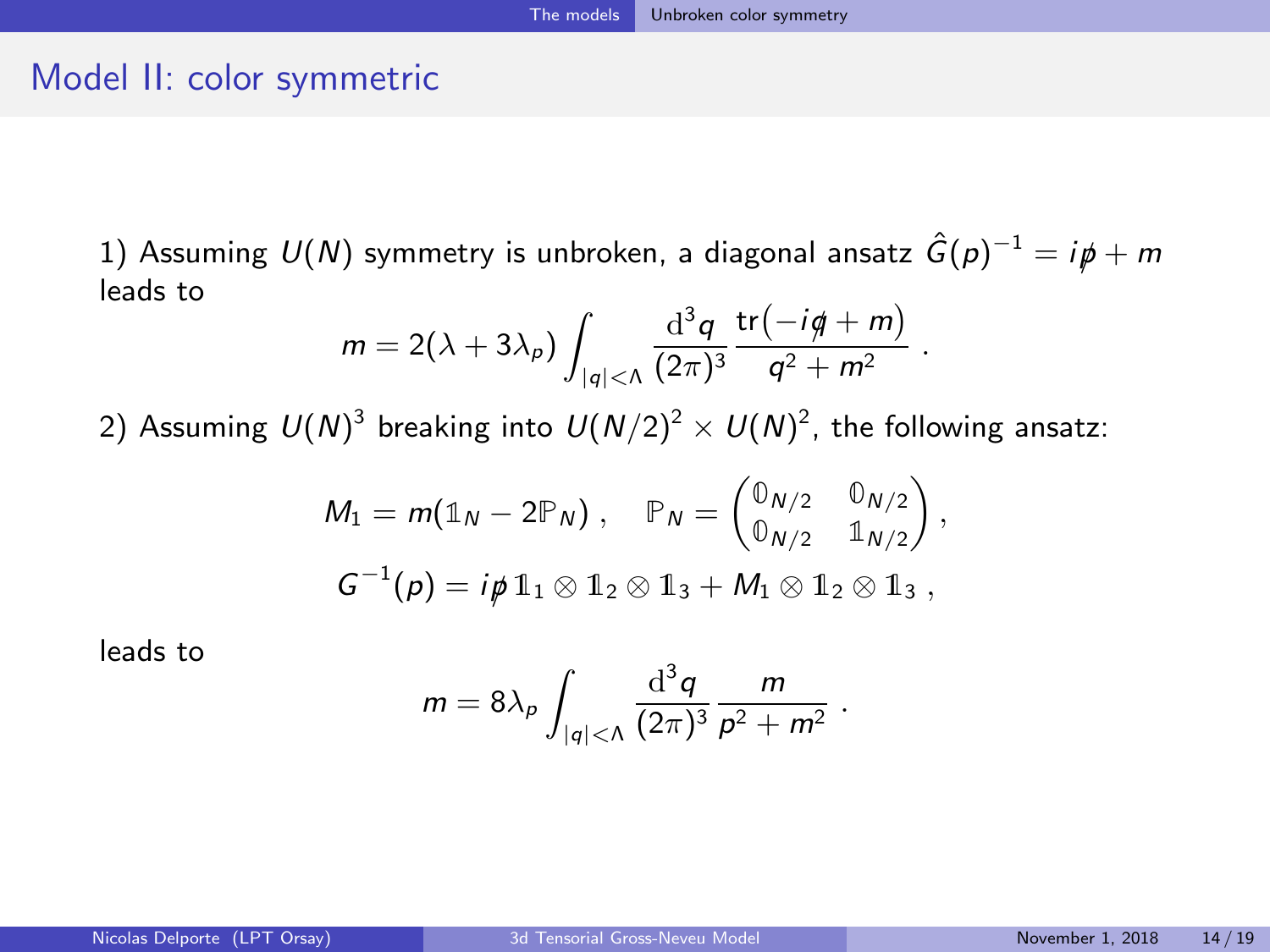$$
\beta = \tilde{\lambda} - \kappa \left( \tilde{\lambda}^2 + 6 \tilde{\lambda} \tilde{\lambda}_{p} + 6 \tilde{\lambda}_{p}^2 \right)
$$

$$
\beta_{p} = \tilde{\lambda}_{p} - \kappa \tilde{\lambda}_{p}^2
$$

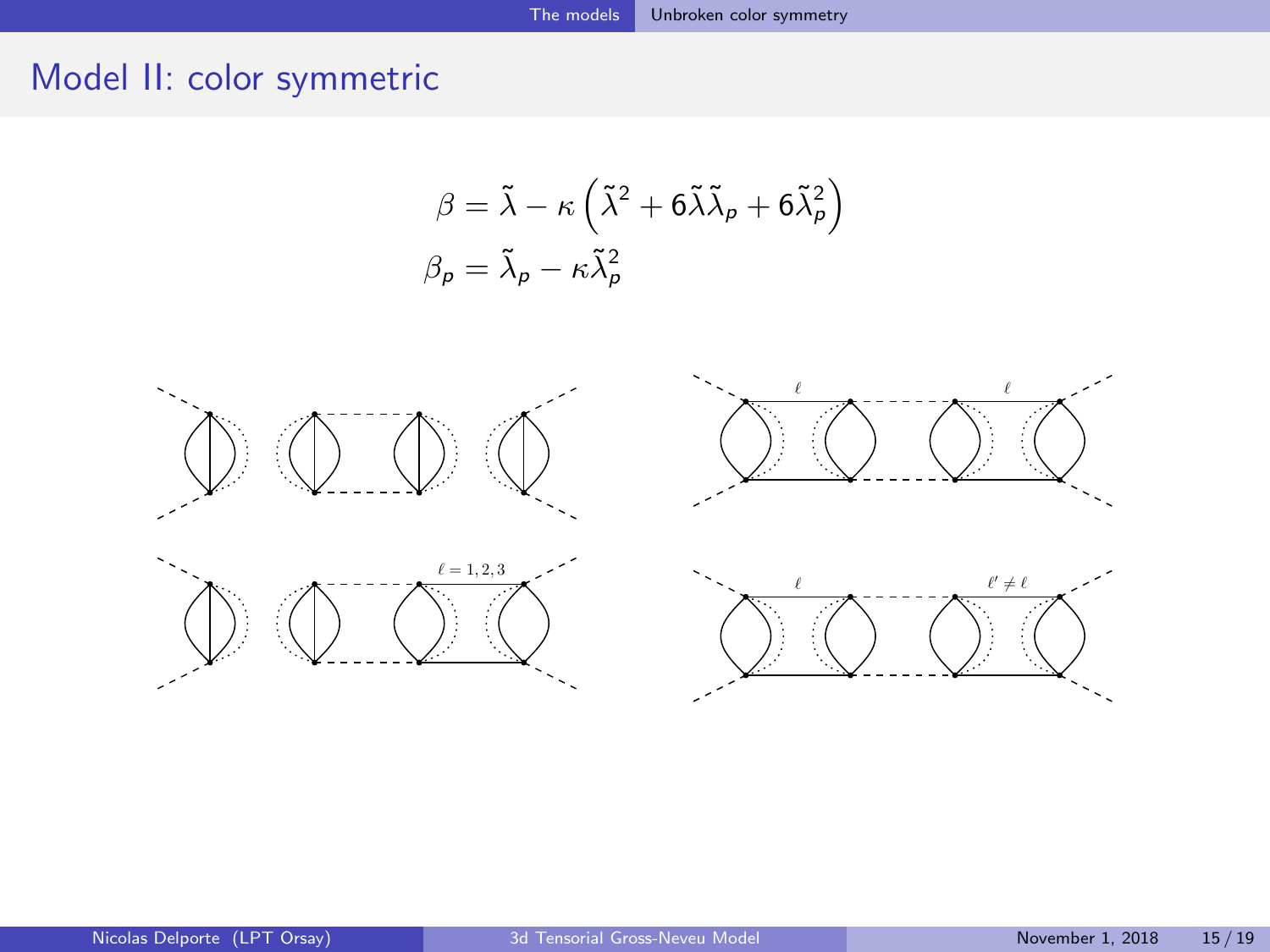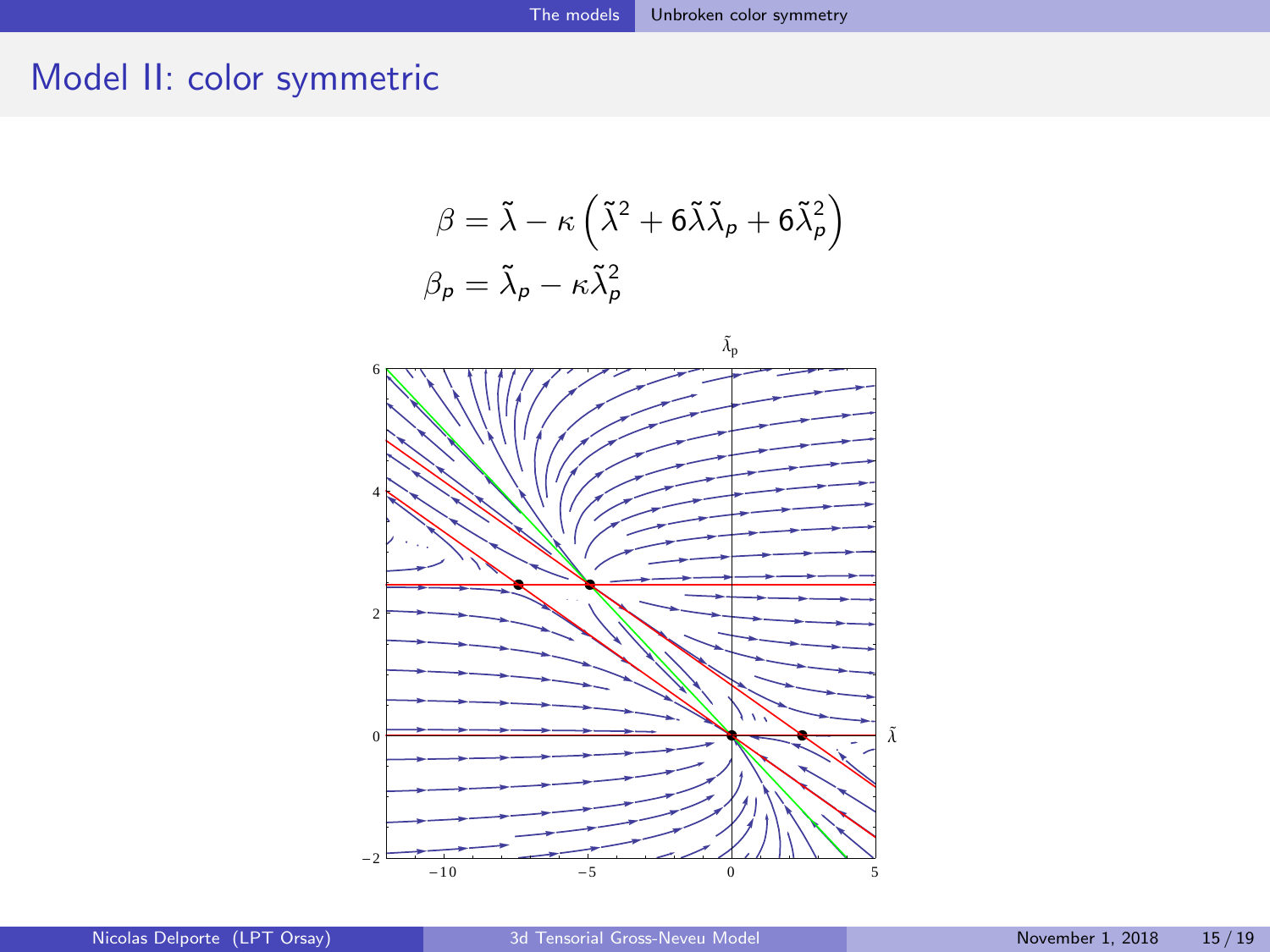Effective potential

$$
S[M_1, M_2, M_3] = \int \frac{1}{2} \sum_{c=1,2,3} \left[ \text{Tr}\left(M_c^2\right) + \frac{b}{(1-b)N} (\text{Tr } M_c)^2 \right]
$$

$$
- \text{tr Tr}\left[ \ln \left( \partial + \frac{\sqrt{2\lambda_p}}{N} R \right) \right],
$$

$$
R \equiv (M_1 \otimes \mathbb{1}_2 \otimes \mathbb{1}_3) + (\mathbb{1}_1 \otimes M_2 \otimes \mathbb{1}_3) + (\mathbb{1}_1 \otimes \mathbb{1}_2 \otimes M_3), \quad b = -\frac{\lambda}{3\lambda_p},
$$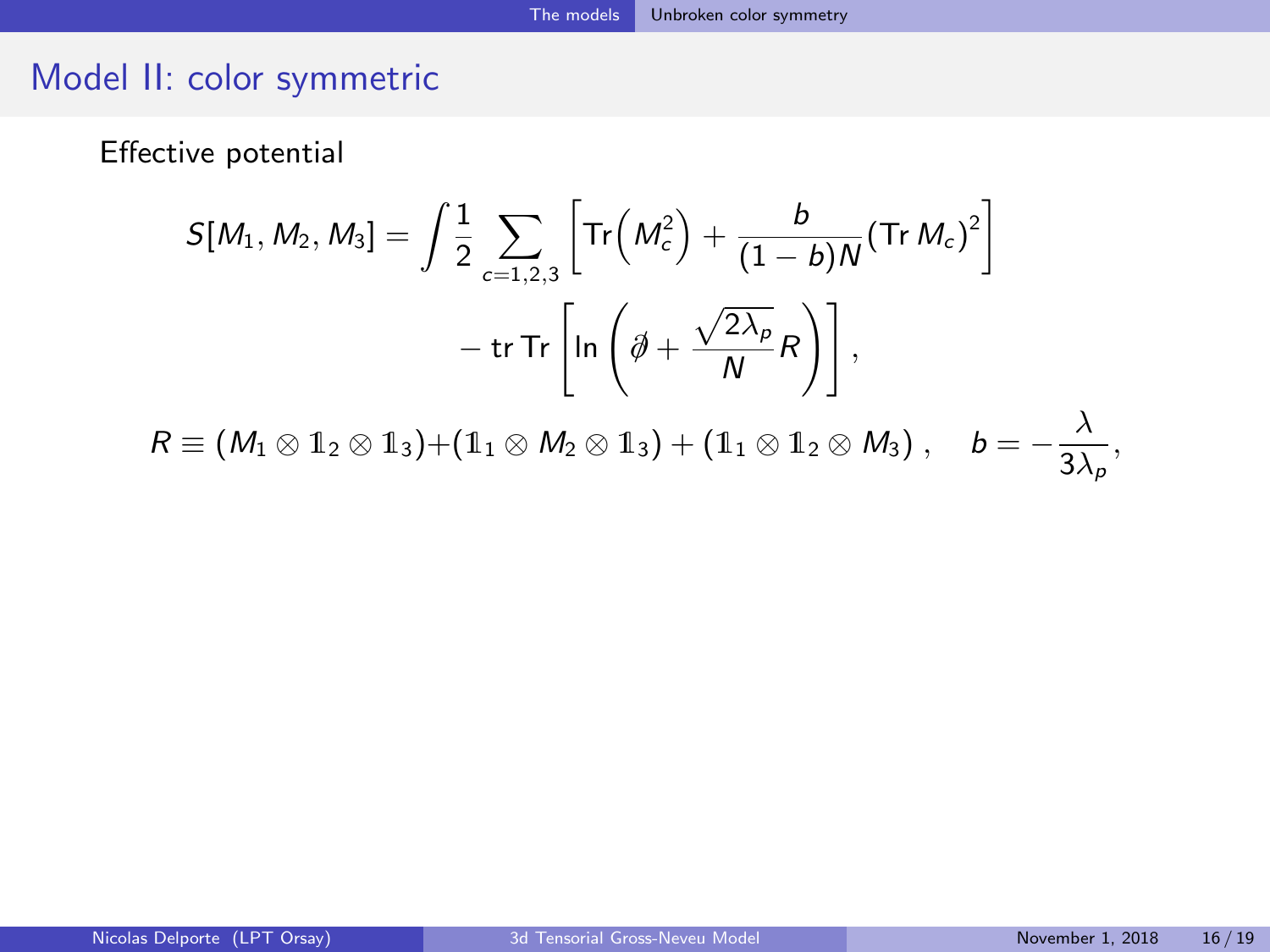Effective potential

$$
S[M_1, M_2, M_3] = \int \frac{1}{2} \sum_{c=1,2,3} \left[ \text{Tr} \left( M_c^2 \right) + \frac{b}{(1-b)N} (\text{Tr} M_c)^2 \right]
$$

$$
- \text{tr} \text{Tr} \left[ \ln \left( \partial + \frac{\sqrt{2\lambda_p}}{N} R \right) \right],
$$

$$
R \equiv (M_1 \otimes \mathbb{1}_2 \otimes \mathbb{1}_3) + (\mathbb{1}_1 \otimes M_2 \otimes \mathbb{1}_3) + (\mathbb{1}_1 \otimes \mathbb{1}_2 \otimes M_3), \quad b = -\frac{\lambda}{3\lambda_p},
$$

$$
V \left[ \{ \mu_{1,i}, \mu_{2,j}, \mu_{3,k} \} \right] \equiv \frac{S \left[ \tilde{M}_1, \tilde{M}_2, \tilde{M}_3 \right] \Big|_{\tilde{M}_i = \text{const.}}}{N^3 \Lambda^3 \text{Vol}}
$$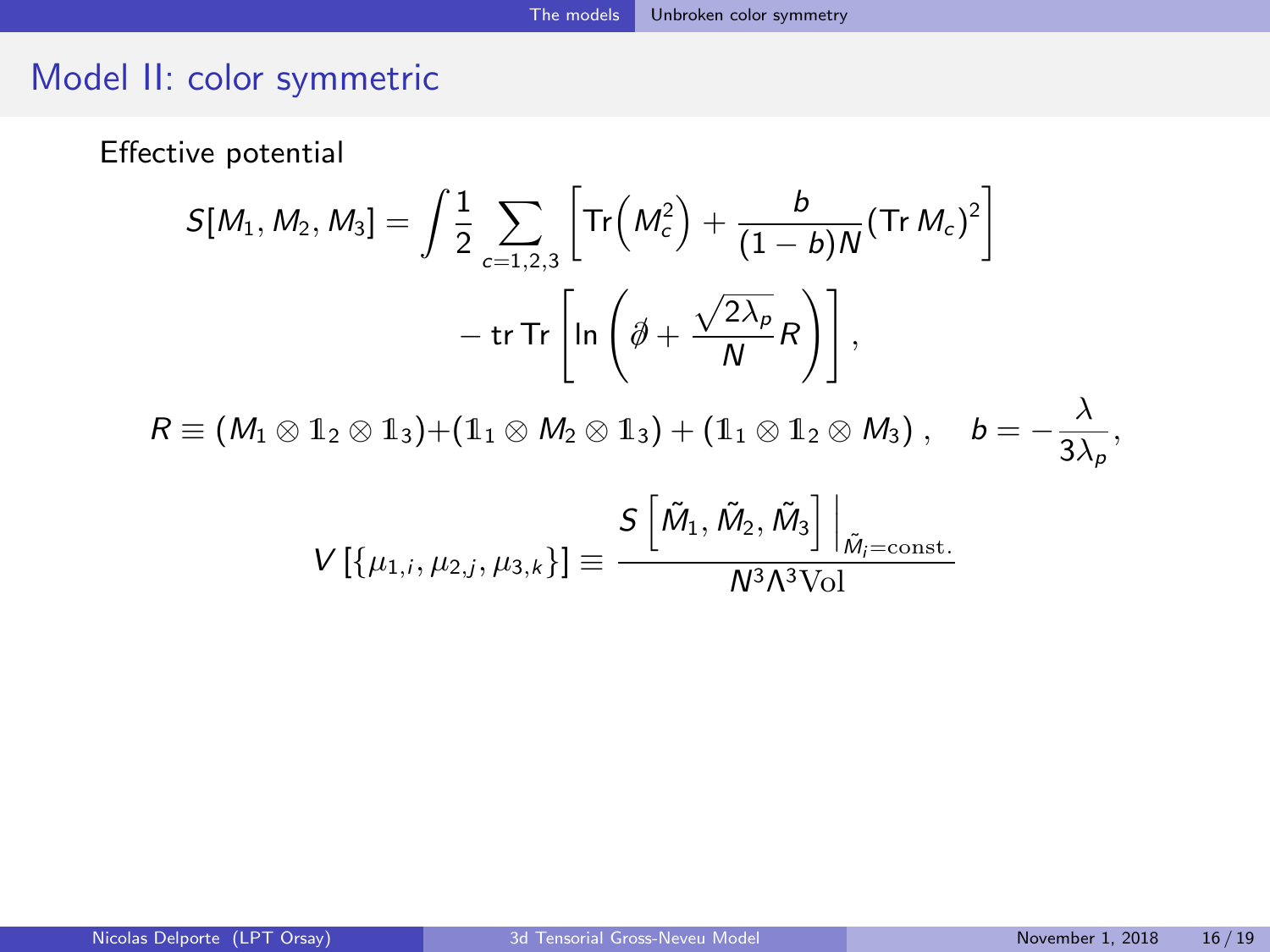Effective potential

$$
S[M_1, M_2, M_3] = \int \frac{1}{2} \sum_{c=1,2,3} \left[ \text{Tr}\left(M_c^2\right) + \frac{b}{(1-b)N} (\text{Tr } M_c)^2 \right]
$$

$$
- \text{tr Tr}\left[ \ln \left( \partial \!\!\! / + \frac{\sqrt{2\lambda_\rho}}{N} R \right) \right],
$$

$$
R \equiv (M_1 \otimes \mathbb{1}_2 \otimes \mathbb{1}_3) + (\mathbb{1}_1 \otimes M_2 \otimes \mathbb{1}_3) + (\mathbb{1}_1 \otimes \mathbb{1}_2 \otimes M_3), \quad b = -\frac{\lambda}{3\lambda_\rho},
$$

$$
V[\{\mu_{1,i}, \mu_{2,j}, \mu_{3,k}\}] = \frac{1}{N} \sum_{c} \frac{1}{4\tilde{\lambda}_{p}} \left[ \sum_{i} \mu_{c,i}^{2} - \frac{\tilde{\lambda}}{(\tilde{\lambda} + 3\tilde{\lambda}_{p})N} \left( \sum_{i} \mu_{c,i} \right)^{2} \right] + \frac{1}{N^{3}} \sum_{1 \leq i,j,k \leq N} \frac{1}{3\pi^{2}} \kappa(\mu_{1,i}, \mu_{2,j}, \mu_{3,k}),
$$

$$
\kappa(\mu_{1,i}, \mu_{2,j}, \mu_{3,k}) = 2\mu^3 \arctan \frac{1}{\mu} - 2\mu^2 - \log(1 + \mu^2) , \quad \mu \equiv \mu_{1,i} + \mu_{2,j} + \mu_{3,k} .
$$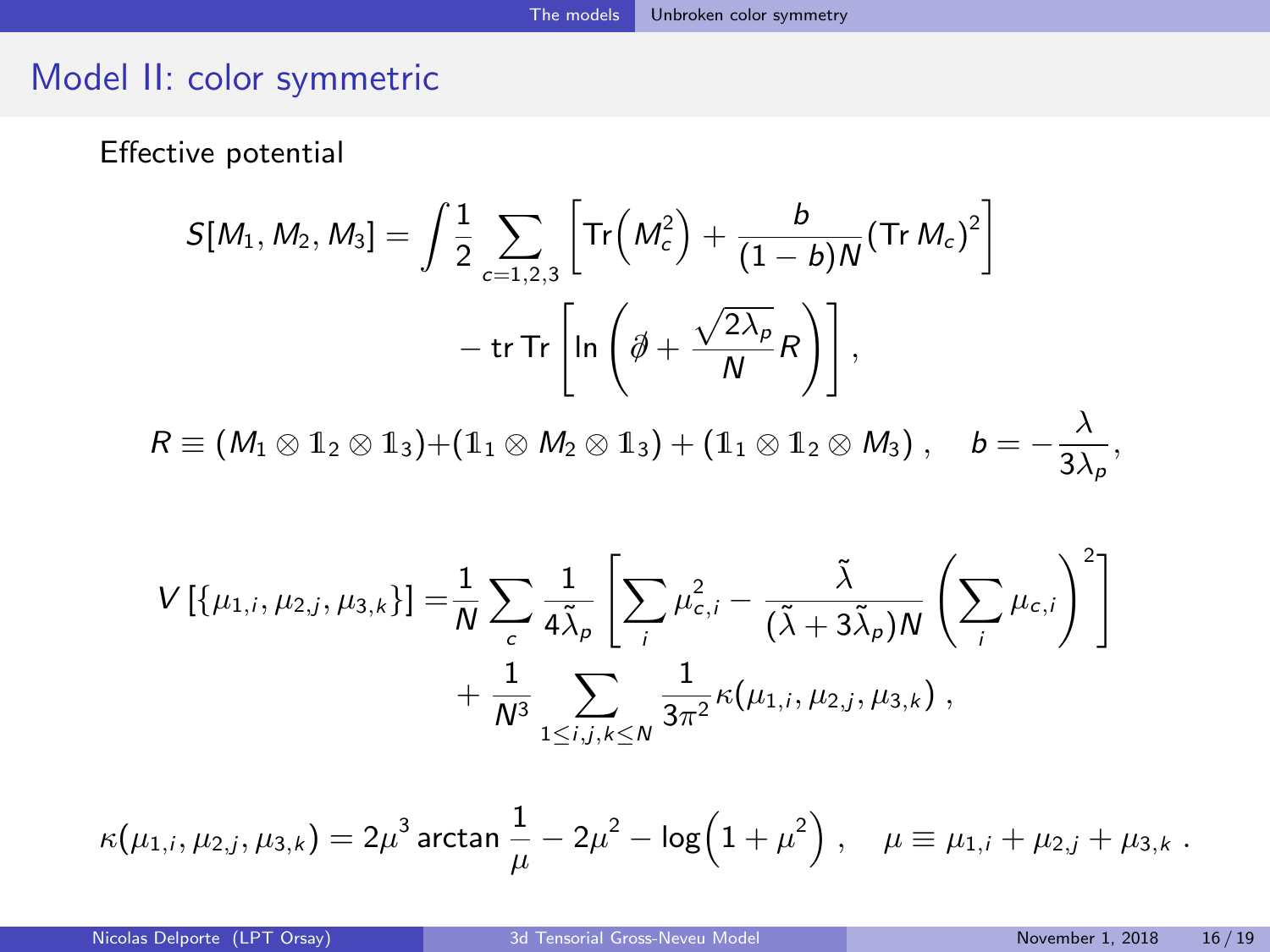Hessian in color space:

$$
\frac{\partial^2 V}{\partial M_{c,ij}\partial M_{c',kl}} = \begin{pmatrix}\n\alpha(1-P_1) + \beta P_1 & C \frac{\Pi_1 \Pi_2}{N} & C \frac{\Pi_1 \Pi_3}{N} \\
C \frac{\Pi_2 \Pi_1}{N} & \alpha(1-P_2) + \beta P_2 & C \frac{\Pi_2 \Pi_3}{N} \\
C \frac{\Pi_3 \Pi_1}{N} & C \frac{\Pi_3 \Pi_2}{N} & \alpha(1-P_3) + \beta P_3\n\end{pmatrix}_{ij,kl},
$$
\n
$$
\alpha = \frac{1}{2} \left( \frac{1}{\tilde{\lambda}_p} - \frac{4}{\pi^2} \right), \quad \beta = \frac{1}{2} \left( \frac{1}{\tilde{\lambda}_p} \frac{1}{1-b} - \frac{4}{\pi^2} \right) \quad C = -\frac{2}{\pi^2},
$$
\n
$$
P_{c;ij,kl} \equiv \frac{1}{N} \Pi_{c;ij} \Pi_{c,kl}, \quad \Pi_{c;ij} \equiv \delta_{ij}^{(c)}.
$$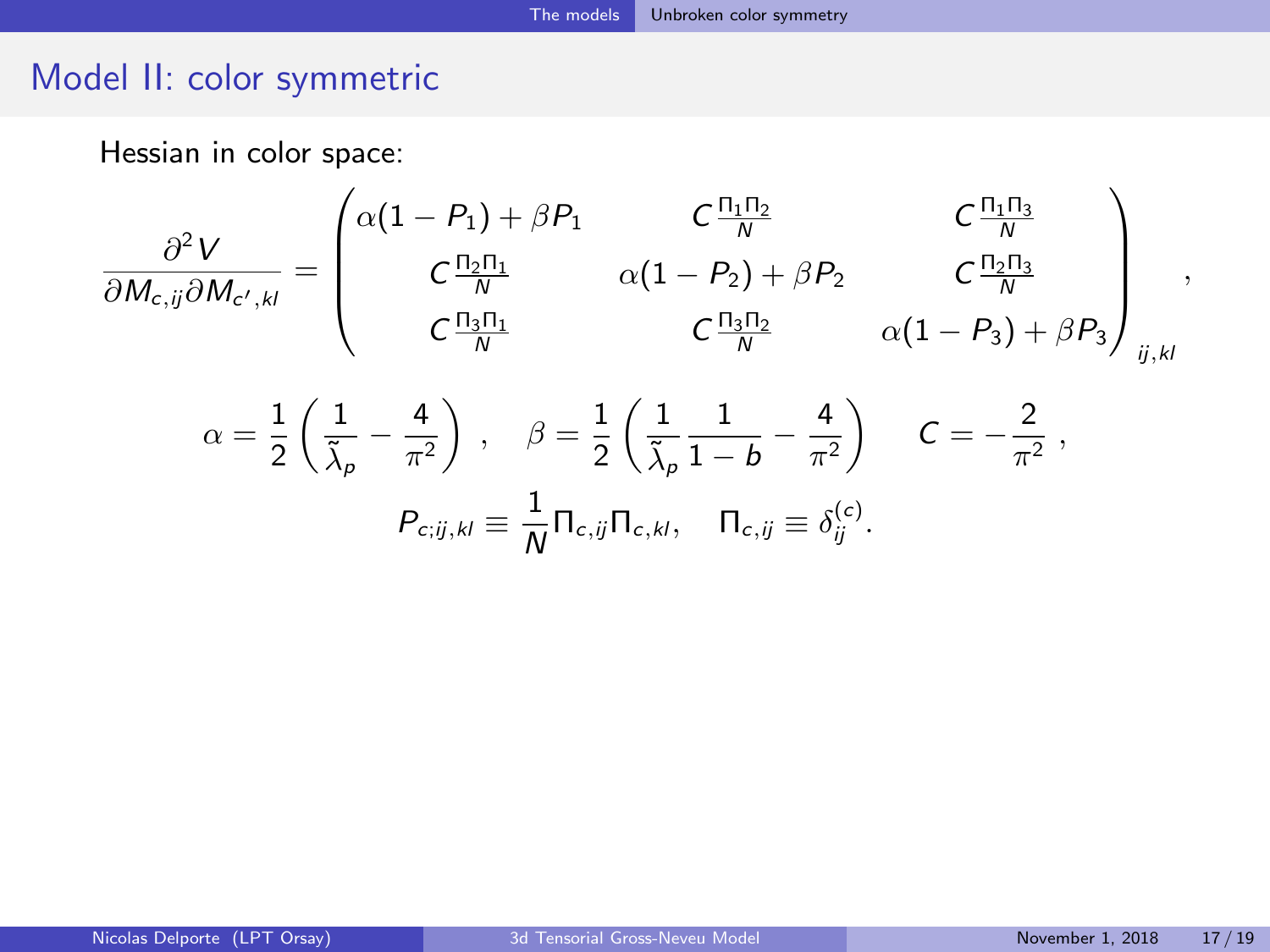Hessian in color space:

$$
\frac{\partial^2 V}{\partial M_{c,ij}\partial M_{c',kl}} = \begin{pmatrix} \alpha(1-P_1) + \beta P_1 & C\frac{\Pi_1 \Pi_2}{N} & C\frac{\Pi_1 \Pi_3}{N} \\ C\frac{\Pi_2 \Pi_1}{N} & \alpha(1-P_2) + \beta P_2 & C\frac{\Pi_2 \Pi_3}{N} \\ C\frac{\Pi_3 \Pi_1}{N} & C\frac{\Pi_3 \Pi_2}{N} & \alpha(1-P_3) + \beta P_3 \end{pmatrix}_{ij,kl},
$$

is diagonal for:

• traceless matrices

$$
E^{1} = \begin{pmatrix} Q \\ 0 \\ 0 \end{pmatrix}, \quad E^{2} = \begin{pmatrix} 0 \\ Q \\ 0 \end{pmatrix}, \quad E^{3} = \begin{pmatrix} 0 \\ 0 \\ Q \end{pmatrix}, \quad \text{Tr } Q = 0,
$$

with eigenvalue  $\alpha = \frac{1}{2}\left(\frac{1}{\tilde{\lambda}_\rho} - \frac{4}{\pi^2}\right)$ ,

• matrices proportional to the identity, of the form

$$
\mathcal{E}^s = \gamma \begin{pmatrix} 1 \\ 1 \\ 1 \end{pmatrix}, \quad \text{ with eigenvalue } \frac{3}{2} \left( \frac{1}{\tilde{\lambda} + 3 \tilde{\lambda}_\rho} - \frac{4}{\pi^2} \right) \; .
$$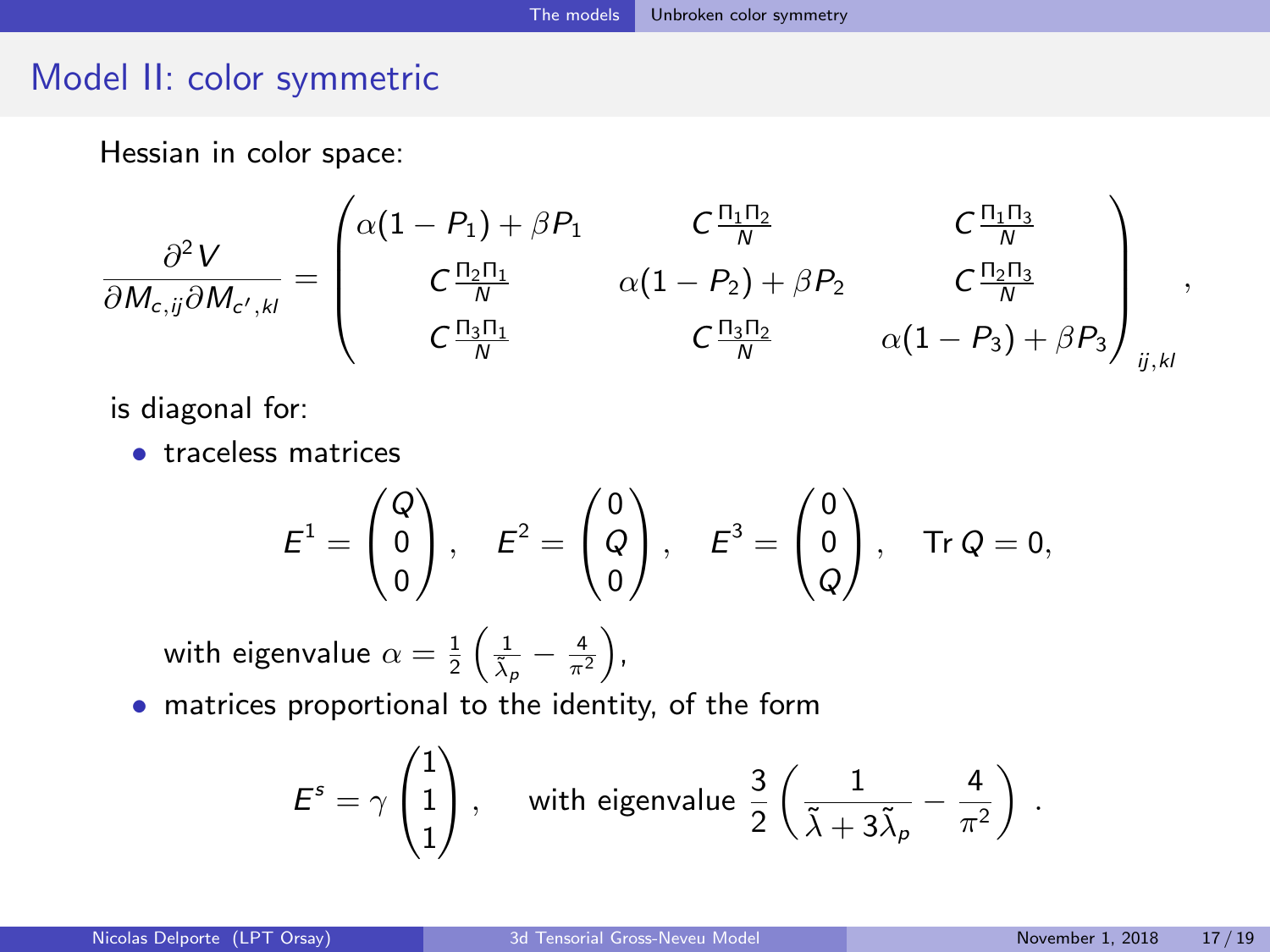Hessian in color space:

$$
\frac{\partial^2 V}{\partial M_{c,ij}\partial M_{c',kl}} = \begin{pmatrix} \alpha(1-P_1) + \beta P_1 & C\frac{\Pi_1 \Pi_2}{N} & C\frac{\Pi_1 \Pi_3}{N} \\ C\frac{\Pi_2 \Pi_1}{N} & \alpha(1-P_2) + \beta P_2 & C\frac{\Pi_2 \Pi_3}{N} \\ C\frac{\Pi_3 \Pi_1}{N} & C\frac{\Pi_3 \Pi_2}{N} & \alpha(1-P_3) + \beta P_3 \end{pmatrix}_{ij,kl},
$$

is diagonal for:

• traceless matrices

$$
E^{1} = \begin{pmatrix} Q \\ 0 \\ 0 \end{pmatrix}, \quad E^{2} = \begin{pmatrix} 0 \\ Q \\ 0 \end{pmatrix}, \quad E^{3} = \begin{pmatrix} 0 \\ 0 \\ Q \end{pmatrix}, \quad \text{Tr } Q = 0,
$$

with eigenvalue  $\alpha = \frac{1}{2}\left(\frac{1}{\tilde{\lambda}_\rho} - \frac{4}{\pi^2}\right)$ ,

• matrices proportional to the identity, of the form

$$
\mathcal{E}^s = \gamma \begin{pmatrix} 1 \\ 1 \\ 1 \end{pmatrix}, \quad \text{ with eigenvalue } \frac{3}{2} \left( \frac{1}{\tilde{\lambda} + 3 \tilde{\lambda}_\rho} - \frac{4}{\pi^2} \right) \; .
$$

[Those are local minima of  $V$ .]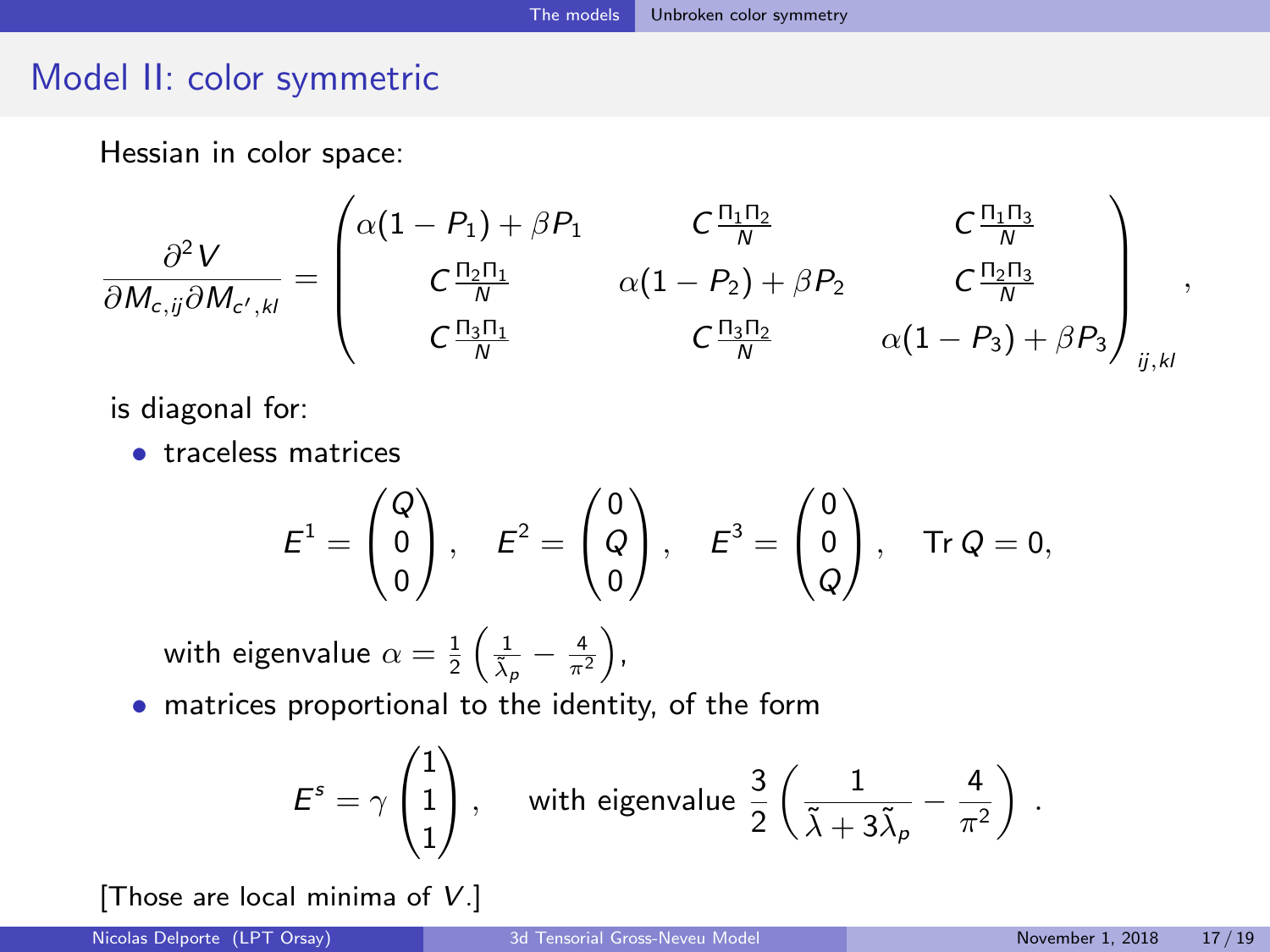Phase diagram (after studying the equations of motion)

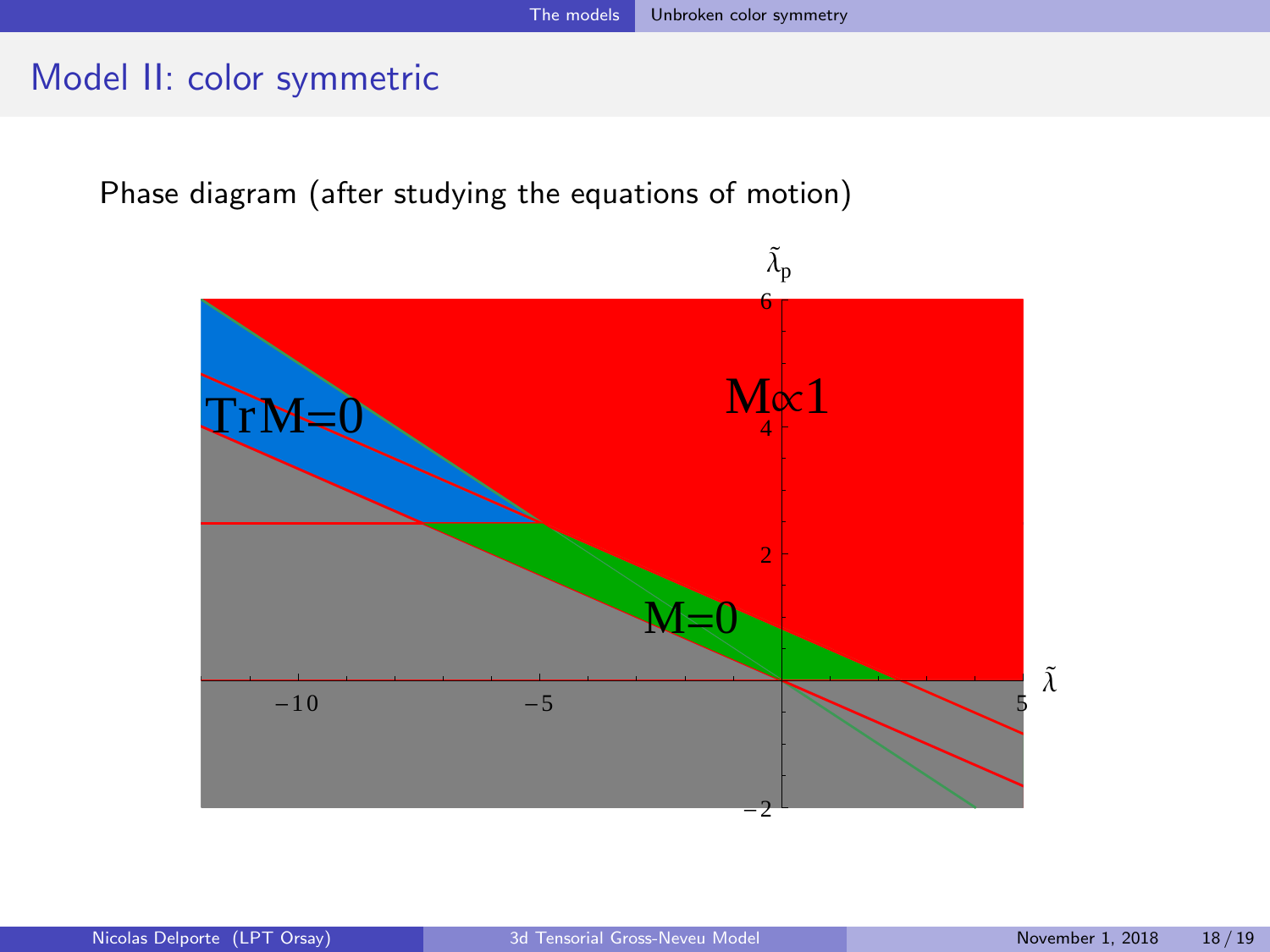<span id="page-35-0"></span>• Solving the large N SDE and through an intermediate field formalism, we found new RG-fixed points and new symmetry-breaking phases (chiral and  $U(N)$ ) in a TFT.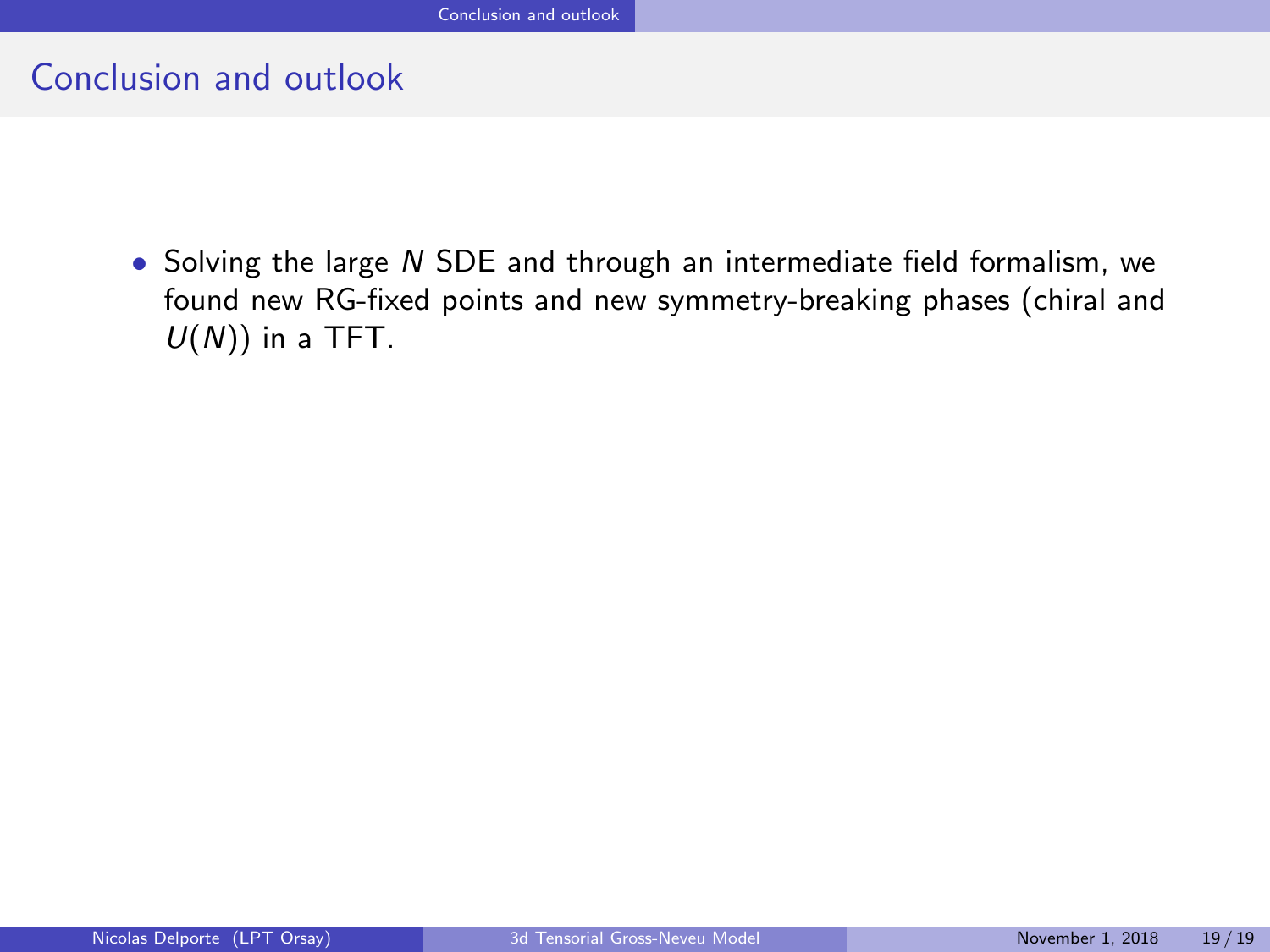- Solving the large N SDE and through an intermediate field formalism, we found new RG-fixed points and new symmetry-breaking phases (chiral and  $U(N)$ ) in a TFT.
	- $\rightarrow$  Characterize better the FP (tensorial CFT?),
	- $\rightarrow$  Connect to [Diaz, Rosabal '18] (where  $U(N)^3 \rightarrow U(N)^2).$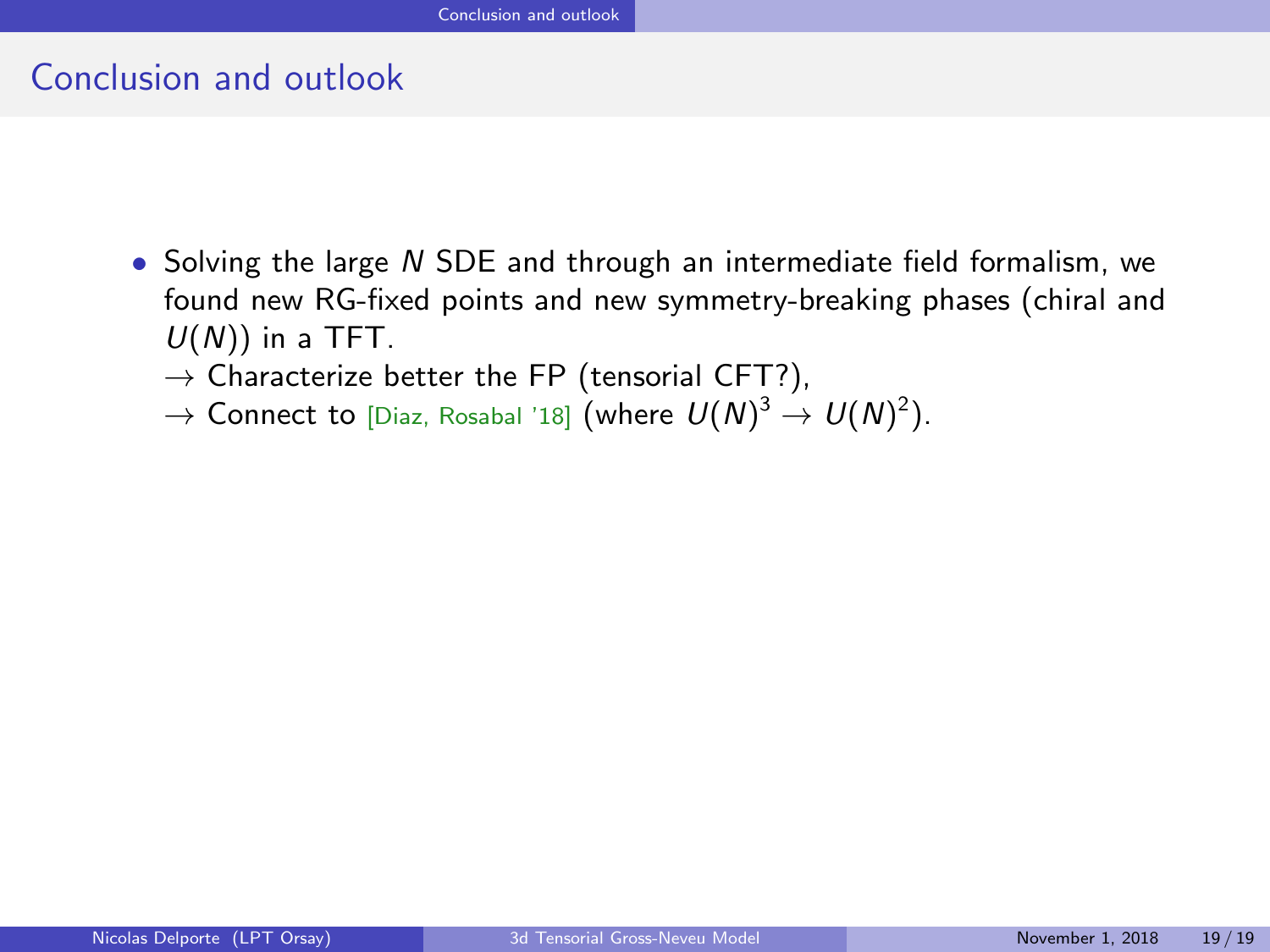- Solving the large N SDE and through an intermediate field formalism, we found new RG-fixed points and new symmetry-breaking phases (chiral and  $U(N)$ ) in a TFT.
	- $\rightarrow$  Characterize better the FP (tensorial CFT?),
	- $\rightarrow$  Connect to [Diaz, Rosabal '18] (where  $U(N)^3 \rightarrow U(N)^2).$
- Next problem: gauge the  $U(N)$  symmetry (differs from standard vector model analysis)
	- $\rightarrow$  Connect to [Vasiliev '18],
	- → General tensor-matrix models [Halmagyi et al., Ferrari et al. '17, Maldacena et al.
	- '17 '18, Rosa et al. '18].